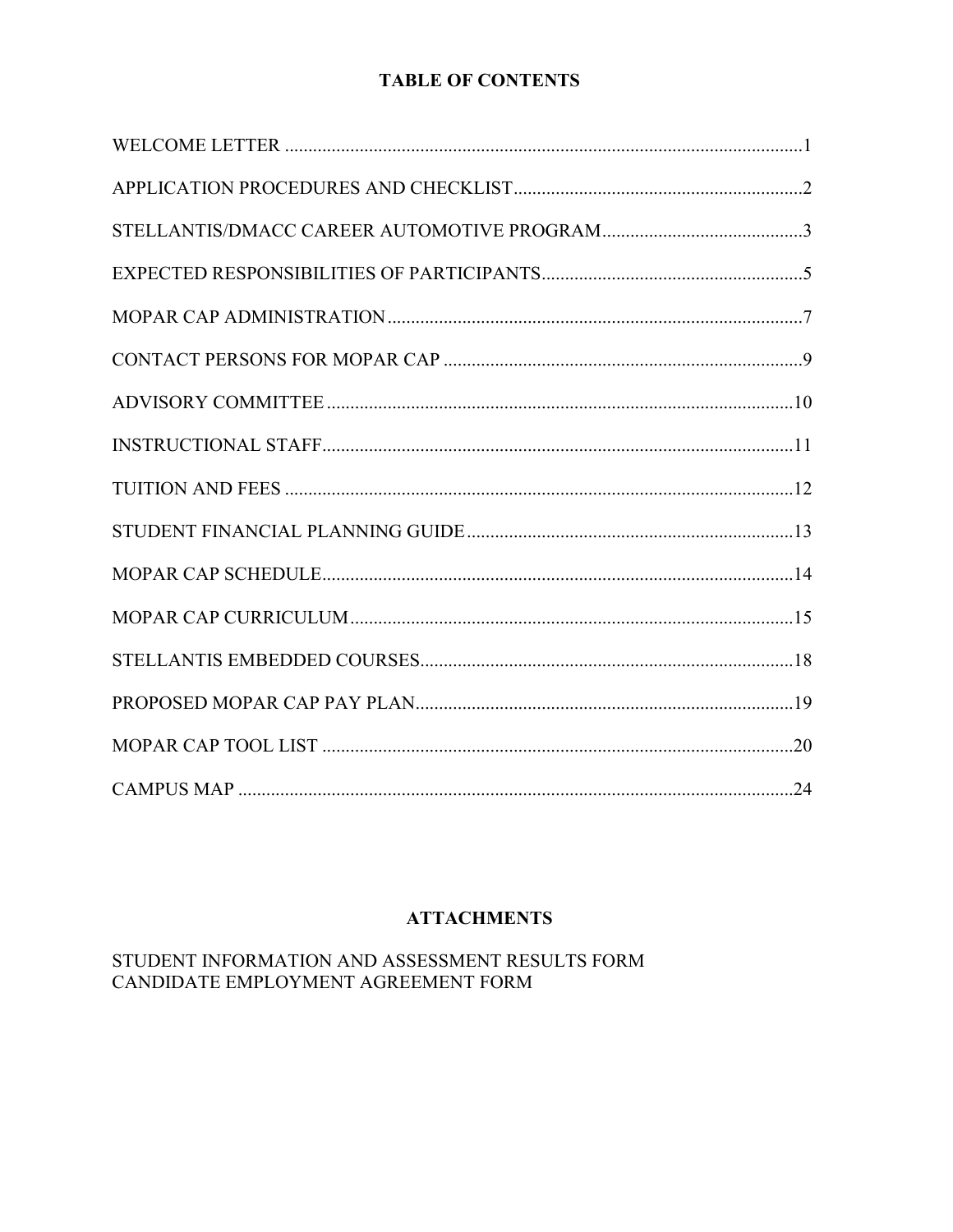

 Thank you for considering Des Moines Area Community College (DMACC) and the Stellantis Career Automotive Program (CAP). This program is one of the finest automotive training programs in America.

MOPAR CAP, co-sponsored by DMACC and Stellantis, is a two-year automotive program designed to upgrade the technical competence and professional level of entry level, Stellantis dealership technicians. The curriculum, designed by Stellantis and DMACC, leads to an Associate in Applied Science Degree in Automotive Technology.

 who are highly qualified, Stellantis trained, and who regularly attend technical update classes. The DMACC's automotive program is a nationally recognized, award winning program with instructors DMACC automotive building is an up-to-date modern training facility.

We use late model vehicles (donated by Stellantis) for use in technician training. These cars are equipped with the latest in automotive technology including electronic controls, antilock brake systems, electronic transmissions, and on-board vehicle diagnostics.

 career as a Chrysler, Dodge, Jeep, Ram, and Stellantis dealership technician. If you have any questions, please contact me at 515-964-6891 or [jdrussell@dmacc.edu.](mailto:jdrussell@dmacc.edu)<br>Sincerely, I look forward to your participation in the MOPAR CAP Program as you prepare for a rewarding

*John Russell* 

John Russell MOPAR CAP Program Chairperson

 Ankeny, IA 50021 Boone, IA 50036 Carroll, IA 51401 Newton, IA 50208 Des Moines, IA 50314 *Ankeny Campus Boone Campus Carroll Campus Newton Campus Urban Campus*  2006 S. Ankeny Boulevard 1125 Hancock Drive 906 N. Grant Road 600 N. 2nd Avenue W.<br>Ankeny, IA 50021 Boone, IA 50036 Carroll, IA 51401 Newton, IA 50208 515⋅964⋅6200 515⋅432⋅7203 712⋅792⋅1755 515⋅791⋅3622 515⋅244⋅4226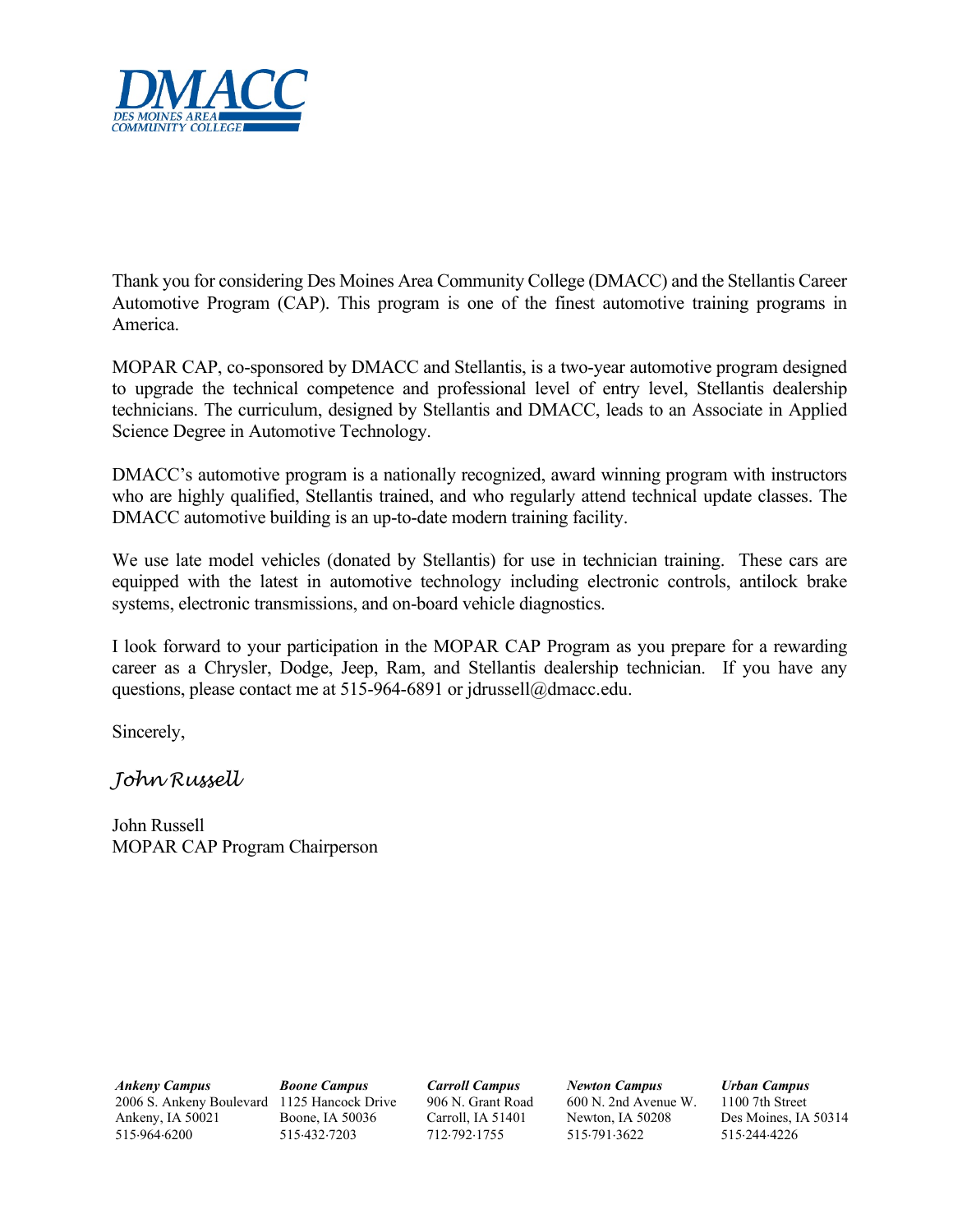### **MOPAR CAP APPLICATION PROCEDURES AND CHECKLIST**

 These are the procedures an applicant must successfully complete to become accepted as a MOPAR CAP student. Check off each step when completed.

- 1. Complete the DMACC Application for Admissions online at <www.dmacc.edu>. Click on the Admission tab, and then go to "Apply Now".
- 2. All prospective MOPAR CAP candidates are required to meet minimum test scores before they Results Form. Please call the Assessment Center at the Ankeny Campus at 515-964-6595 to can be accepted into the CAP Program. See the enclosed Student Information and Assessment schedule your testing appointment.
- \_\_\_\_\_ 3. Once you have completed the pre-acceptance tests, schedule a personal interview with the CAP Program Chairperson. Call 515-964-6891 to schedule this interview. At the interview, you will forms, and your goals as a CAP student at DMACC and in a Stellantis dealership. go over your test scores, program requirements, the Candidate Information Form, internship
- Stellantis dealership. Take the Candidate Information Form to your interview. **It is the student's responsibility to locate his/her own employer, and you must be employed by a Stellantis**  \_\_\_\_\_ 4. Schedule an appointment for an interview with a dealer or service manager in a participating **dealership to be in the CAP Program.** Students experiencing difficulty in locating an employer should contact the MOPAR CAP Program Chairperson.
- 5. After a dealer agrees to employ you, bring the completed Employment Agreement Form to the MOPAR CAP Program Chairperson.
- \_\_\_\_\_ 6. Students will receive a letter of acceptance to the college after all pre-acceptance requirements are complete. You will then be notified as to the date of orientation and registration for classes.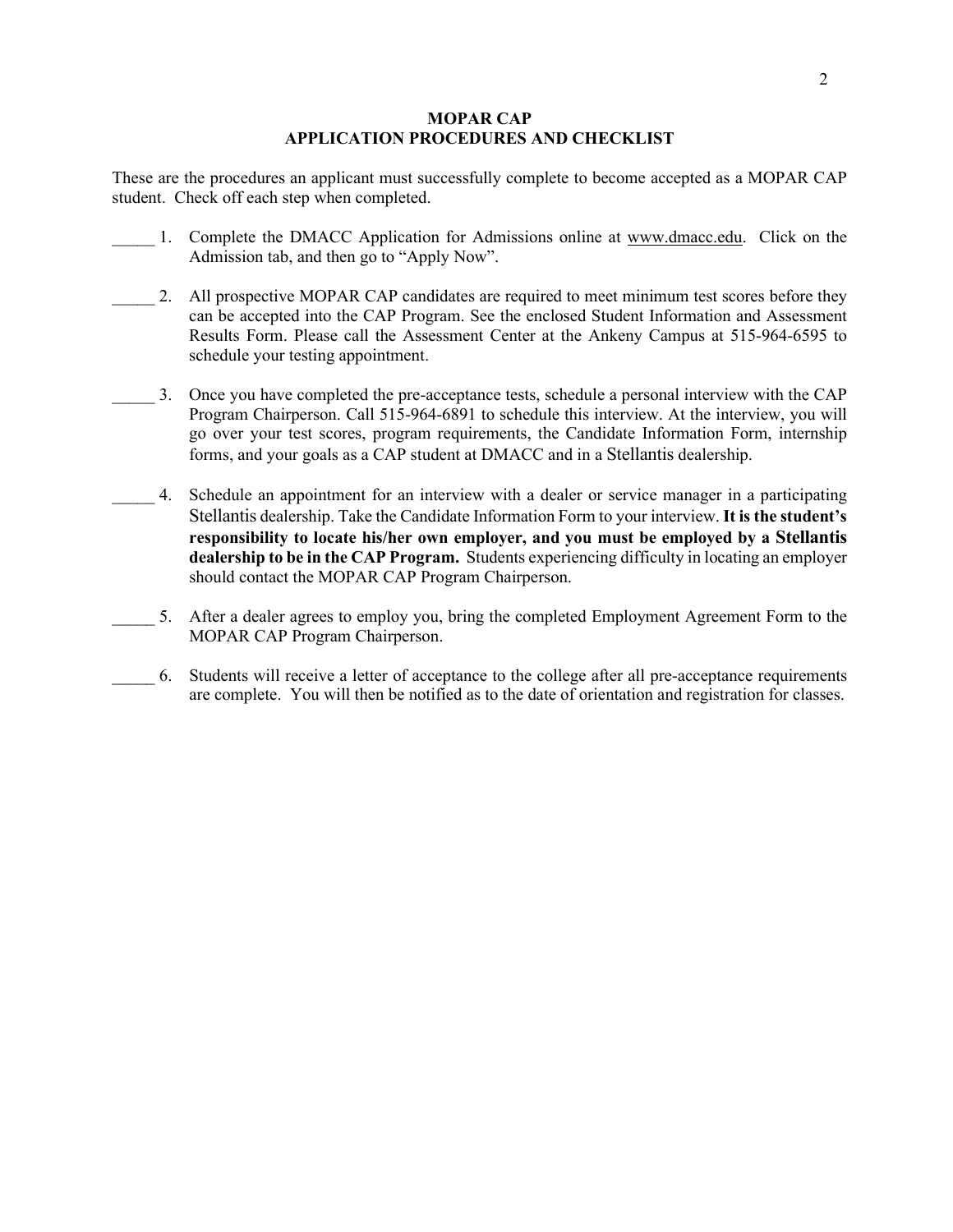### **CHRYSLER/DES MOINES AREA COMMUNITY COLLEGE CAREER AUTOMOTIVE PROGRAM**

 The MOPAR Career Automotive Program (CAP) is a six-semester automotive program designed to educate and train individuals for careers as Stellantis automotive service technicians. The curriculum leads to an Associate in Applied Science degree. The program involves attending classroom lectures and participating in laboratory activities using Stellantis products at Des Moines Area Community College (DMACC). In addition, the student will assume a position as an entry-level dealer service technician intern in a Stellantis dealership.

 on US 69 (see map on page 24). DMACC is located 7 miles north of Des Moines, 2 miles west of I-35 (Exit 90), and 1 mile south of Ankeny

### Program Schedule

 classrooms and laboratories for a specific number of weeks. This academic training is then followed by related, supervised work experience with a dealership. A list of tasks related closely to the course work completed at DMACC is used at the dealership to identify needed work experience. The program lasts six semesters. Half of the time is spent attending classes at DMACC, the remaining time is spent as an intern in the employing Stellantis dealership. Each specialized subject is taught in DMACC

### Dealer/Employer

 Since considerable time is spent at the dealership, it is a requirement of the program that each student be employed by a Stellantis dealership. **It is the prospective student's responsibility to locate their own**  dealership will provide training-related employment for the student during his/her work experience periods. dealership will provide training-related employment for the student during his/her work experience periods. Since students earn while they learn, a considerable portion of the cost involved in the program is offset by the income earned during the internships. **Stellantis dealer/employer.** If necessary, students will receive assistance in locating a dealer. The

### Program Costs

 All tuition, fees and textbook costs are the responsibility of the MOPAR CAP student. The two-year program costs are **approximately** \$12,876\* for tuition/fees and \$635 for books. Non-resident tuition is approximately \$25,752. However, non-resident students should see the MOPAR CAP Program Chairperson on eligibility for a non-resident tuition waiver.

 tool set (see page 20). These tools will be needed by the first week of classes. The **approximate initial**  throughout the program. Students can select any brand of tools or use their own existing set if it meets discount for most popular tool brands. The total cost of the two-year program including tuition, fees, books and tools is **approximately** \$17,011; for out of state residents it is **approximately** \$29,887. In addition to the tuition, fees and textbook costs, students are also responsible for a prescribed basic hand **cost** of the tool set is \$3,000\*\* with an additional minimum cost of \$500 required to upgrade the set MOPAR CAP requirements. DMACC staff members will assist students in obtaining an educational

*\* Tuition rate is an estimate only, and is subject to Board approval.* 

 *\*\*Prices vary depending on brand and upgrade options, and does not include the cost of a tool box.*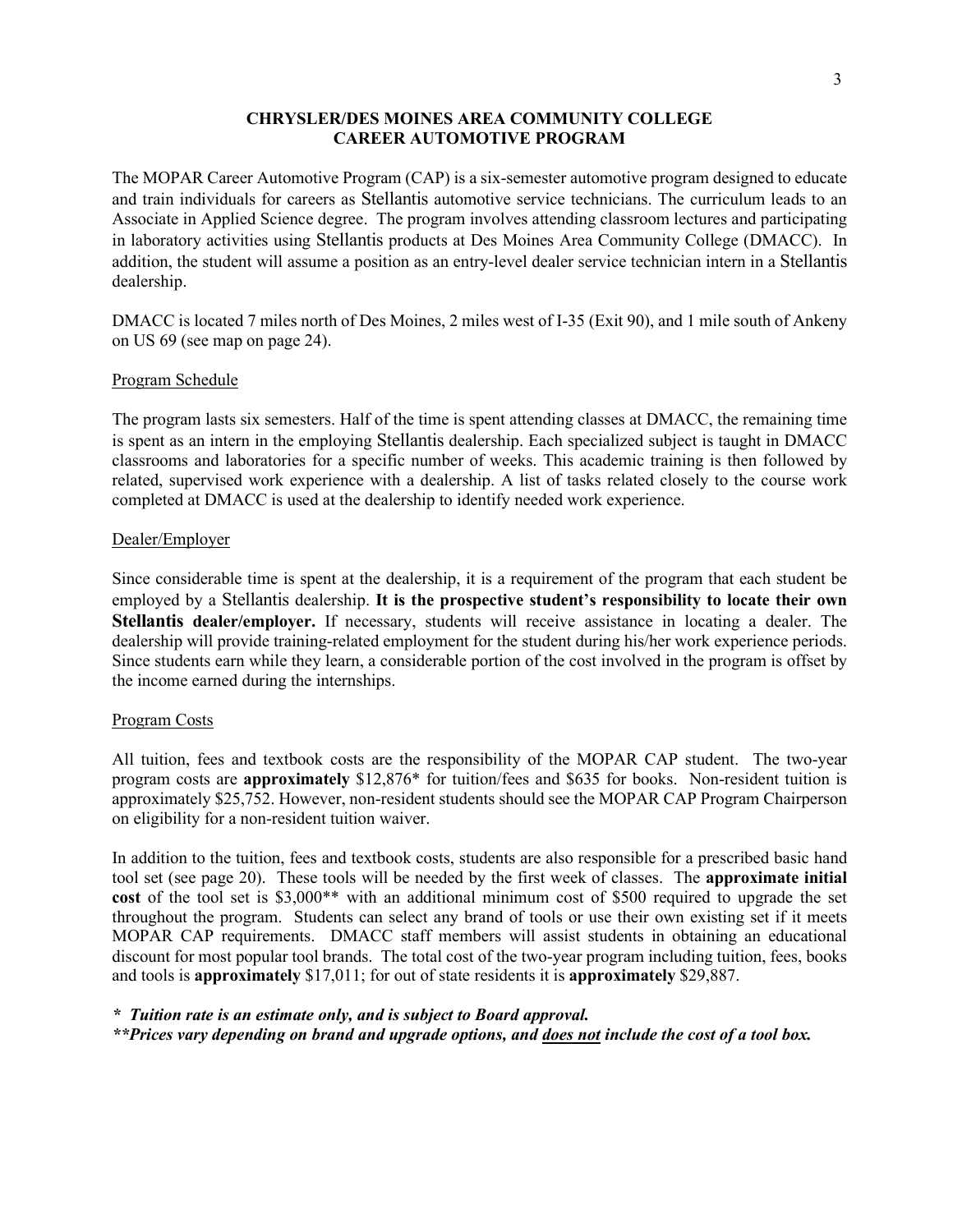### Program Benefits

 MOPAR CAP student secures an employer before starting the program. This program requires some effort Unlike conventional programs where the student goes to college and then secures a job, at DMACC, the on the part of the student. However, the benefits are worth the effort.

 opportunity to practice and develop these skills with a considerable amount of on-the-job training. MOPAR MOPAR CAP students learn the skills necessary for entry into a highly skilled profession along with the CAP helps to develop the diagnostic skills needed to work on today's automobile and start a career as a Stellantis dealer service technician.

 MOPAR CAP students build a Stellantis training history as they attend classes at DMACC. Many of the service training standards required of the Stellantis dealers can be met by employing MOPAR CAP students and retaining them after graduation.

### Student Wages

 One of the most frequently asked questions by dealers is what to pay their MOPAR CAP students. Pay rates run between \$9.00 per hour up to \$15.00 per hour. In some cases, dealers are also helping the student with are negotiated between the students and their dealerships. As a guide, rates for students on internship have school expenses.

If you would like additional information on these topics, please feel free to contact us.

John Russell, Program Chairperson & Instructor MOPAR CAP Program 515-964-6891 Email: [jdrussell@dmacc.edu](mailto:jdrussell@dmacc.edu) 

Mark Armbrecht, Instructor MOPAR CAP Program 515-965-7166 Email: [maarmbrecht@dmacc.edu](mailto:maarmbrecht@dmacc.edu)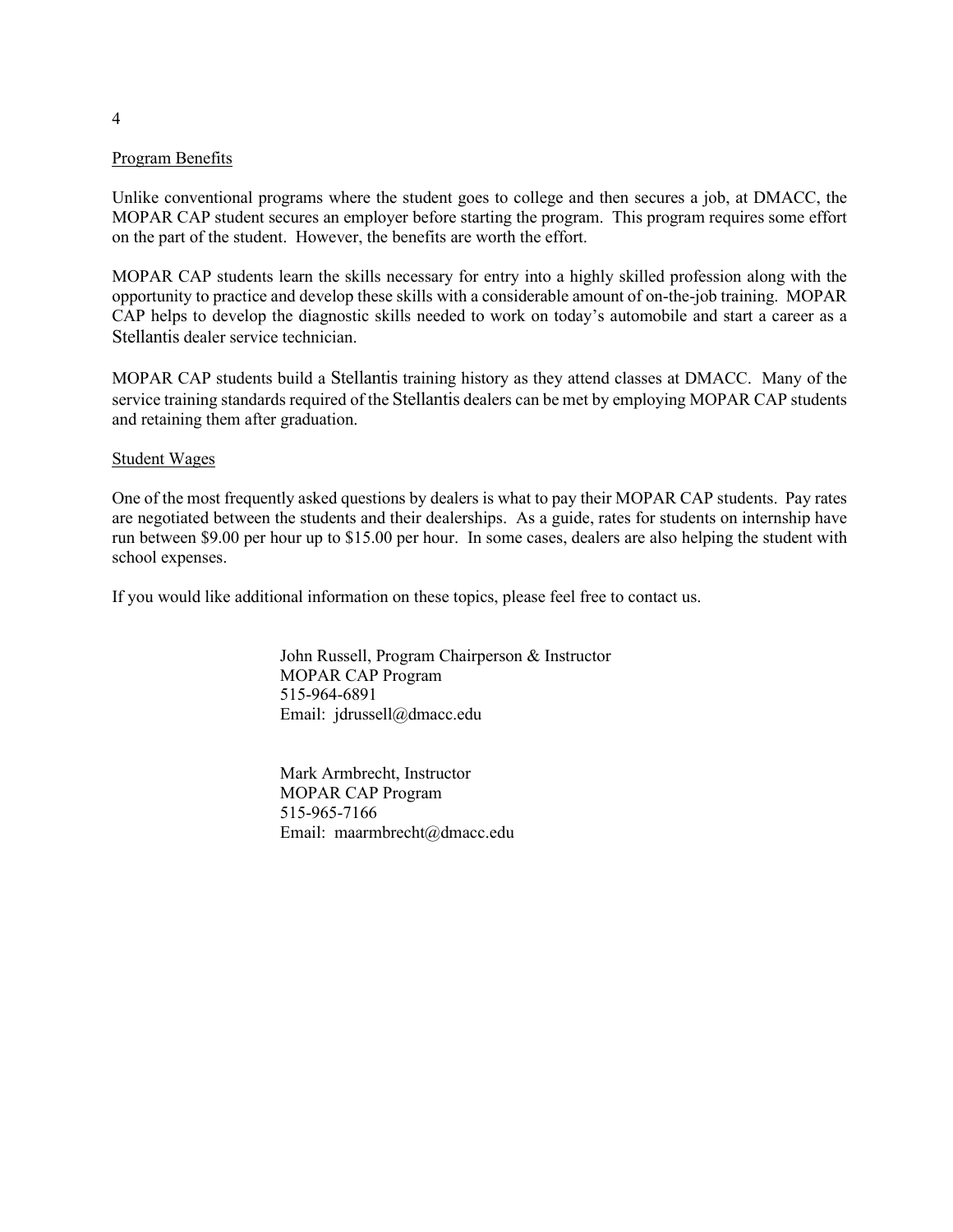# **EXPECTED RESPONSIBILITIES OF PARTICIPANTS**

# **DES MOINES AREA COMMUNITY COLLEGE**

- Appoint a person with administrative responsibility for all aspects of MOPAR CAP at the college (MOPAR CAP Coordinator).
- Assist dealers with student selection process and recruiting.
- Furnish program information on request.
- Provide on-campus instruction in accordance with the approved MOPAR CAP curriculum.
- Maintain student scholastic records.
- Provide academic advisement.
- Keep dealers and Stellantis informed regarding students' academic progress and/or potential problems.
- Advise the Regional College Coordinator at end of each semester.
- Identify competencies to be gained during work experience at dealership.
- Work with dealership MOPAR CAP contact person to assure attainment of work experience competencies.
- • Provide MOPAR CAP instructors with professional leave to attend Stellantis classes to meet MOPAR CAP Instructor Standards.
- Furnish enrollment information to Stellantis.
- Devise and implement a promotional plan.

# **STELLANTIS CHRYSLER CAP STUDENT**

- Obtain and maintain Stellantis dealer employment.
- Provide employer (Stellantis dealer) with responsible and productive employment.
- Maintain a 2.0 GPA.
- Adhere to attendance policy as established by DMACC Automotive Department.
- Participate in all learning activities at the scheduled times.
- • Be responsible for program costs: tuition, fees, books, tools, safety glasses, housing, and complete a DMACC Student Personal Health History form.
- Wear appropriate work uniforms during campus and dealership training.
- Participate in dealership service meetings during internships and any other training provided by the dealership.

# **STELLANTIS DEALER**

- Appoint a dealership contact person to guide students in their work experiences and maintain close communication with DMACC.
- Interview and select prospective student(s).
- • Agree to provide "dealership coordinated work experience" in accordance with the program schedule for the duration of the curriculum.
- Agree to pay MOPAR CAP student(s) during periods of dealership-coordinated work experience based on the trainee's experience and ability.
- Agree to provide student with incentive pay raises each internship based on the trainee's ability and performance.
- Provide related work experience that supplements the trainee's most recent instruction (to the extent possible.)
- Provide consideration consistent with other dealership employees, such as uniforms, etc.
- Attend MOPAR CAP Advisory Committee meetings.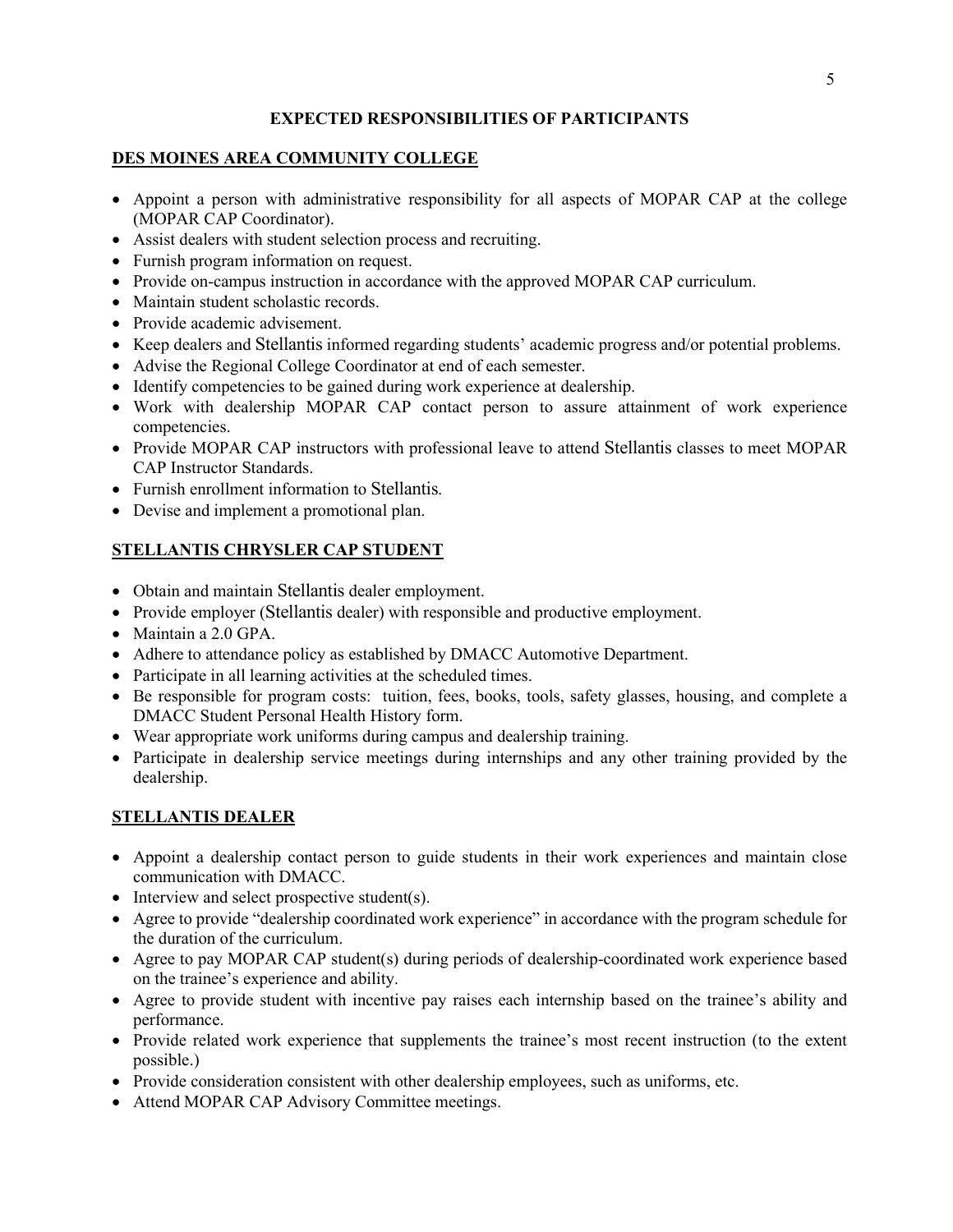### 6

### **STELLANTIS CHRYSLER CORPORATION**

- Provide Stellantis training to involved college instructors.
- • Furnish college with Stellantis vehicles, special tools, and components to be used in MOPAR CAP instruction.
- • Provide college with essential training materials, including Stellantis Training Center service manuals and specialized class materials.
- Monitor and participate in student selection procedures.
- Monitor all phases of the program to assure success.
- Participate in the MOPAR CAP promotional plan.
- • Identify dealers interested in employing a MOPAR CAP student so that those dealership names can be made available to prospective students.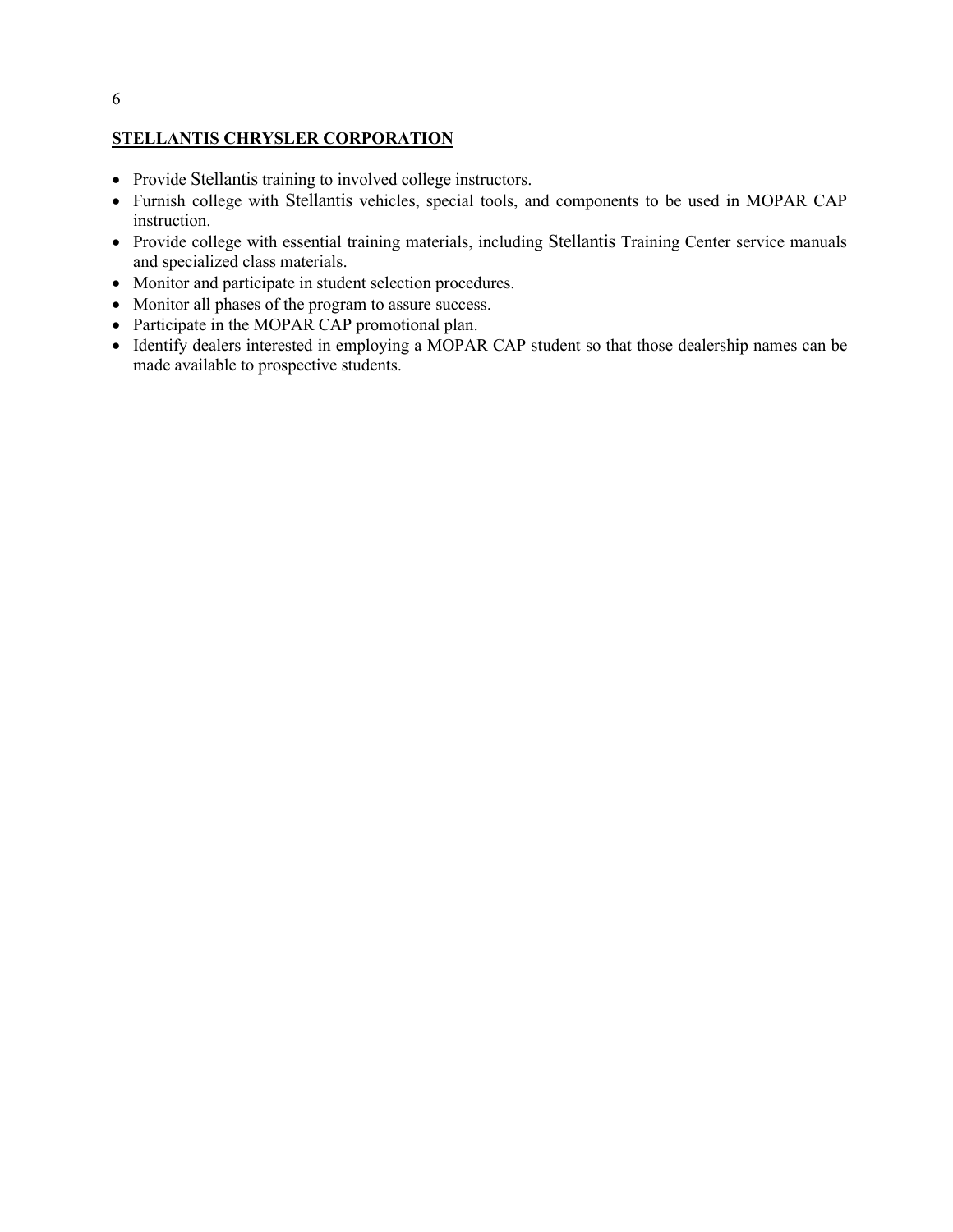### **MOPAR CAP ADMINISTRATION**

The Stellantis MOPAR CAP Program at DMACC is administered through the Automotive Technology Program within the Industry and Technology Division.

 perform the duties of coordinating the MOPAR CAP program. Jenny Foster, Dean of Industry and Technology, and John Russell, MOPAR CAP Program Chairperson,

The MOPAR CAP Coordinator's duties are to:

- 1. Prepare and implement the MOPAR CAP Business Plan which includes:
	- a. Linkages with Stellantis Chrysler, the Dean's office, counseling services, and the Office of Grants and Contracts.
	- b. Information regarding general education requirements, student selection, and the MOPAR CAP curriculum.
- CAP resources. 2. Provide operational decision-making and problem-solving pertaining to students, dealers, and MOPAR
- 3. Provide MOPAR CAP instructors with leave time for Stellantis instructor technical training.
- 4. Attend Regional and National MOPAR CAP meetings.

# **STELLANTIS MOPAR CAP Instructors**

 MOPAR CAP instructors will be fully trained by Stellantis LLC and other affiliated organizations. DMACC attend Stellantis classes to ensure that the instructors are fully trained in appropriate subject areas. Some will provide MOPAR CAP instructors with a minimum of three weeks per year of professional leave to MOPAR CAP instructors will be cross-trained in subjects outside of their assigned teaching area(s).

 MOPAR CAP instructors will be trained by attending various Stellantis or product seminars. Some of this training will be in the form of:

- 1. Stellantis Training Center classes
- 2. MOPAR CAP Instructor Training classes
- 3. Equipment Manufacturer classes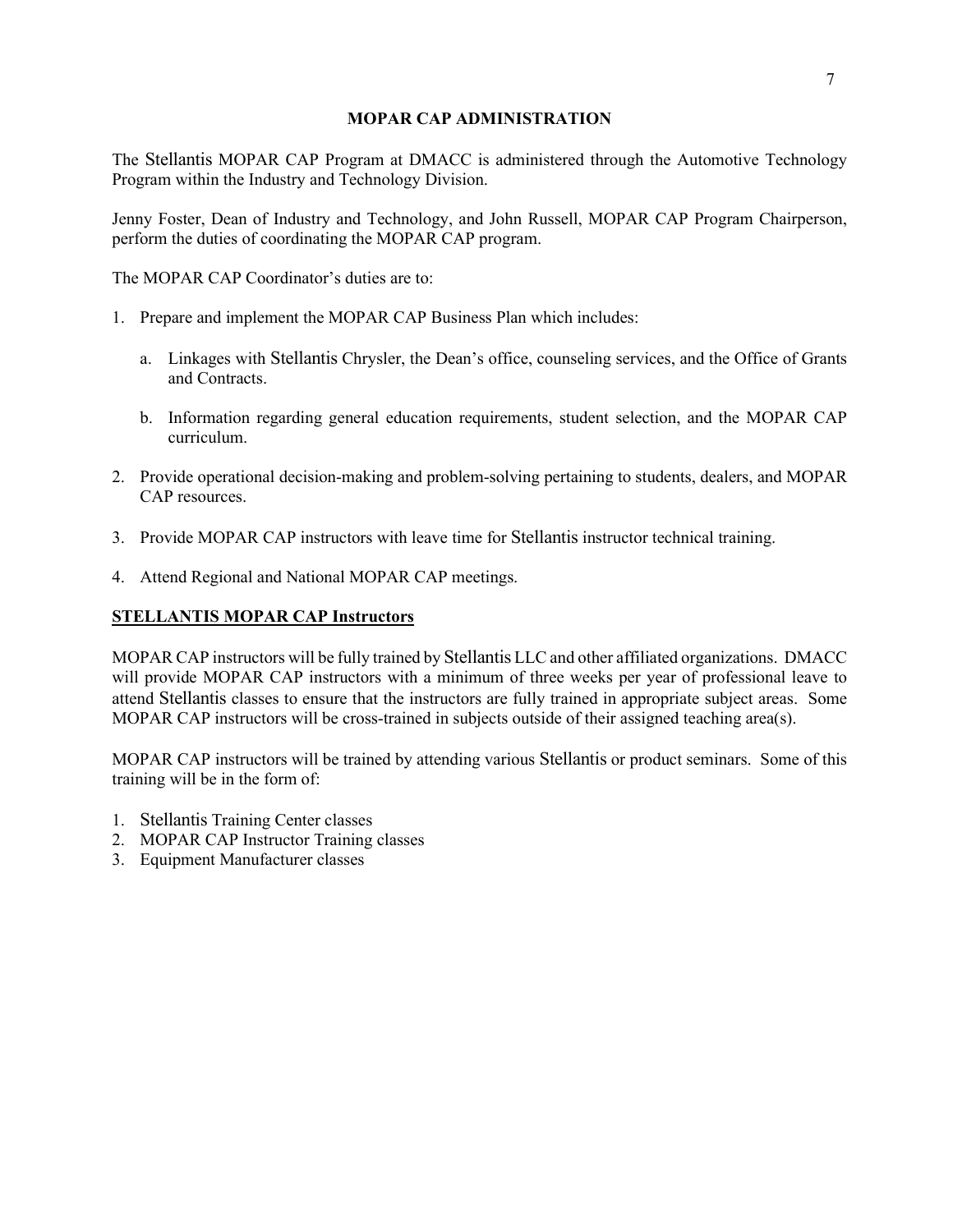### **WORK EXPERIENCE/INTERNSHIP COORDINATOR**

 The MOPAR CAP instructors also serve as internship coordinators. This arrangement will provide the instructor immediate feedback on the effectiveness of the instruction, and permits the in-dealership coordinator to work closely with the MOPAR CAP student's college instructors. This direct communication will result in the best possible application of college instruction put to use in the dealership.

 The MOPAR CAP internship coordinator will have contact with the student at least monthly. The MOPAR CAP Coordinator. During each internship the MOPAR CAP internship coordinator, the in-dealership CAP student will log their work experience daily and submit these reports on a weekly basis to the MOPAR coordinator, and the MOPAR CAP student shall have at least one formal conference. A Dealership Questionnaire and Student Report will be completed by the MOPAR CAP internship coordinator at each visitation.

### **MOPAR CAP INTERNSHIP**

 The internship is vital to the dealership and the MOPAR CAP student. The dealer's investment will be work in those areas the student has just completed classroom instruction. Through this cooperation, the skills taught in class can be fully developed and the dealership will profit from the student's growth. greatly enhanced by providing work experience that compliments the previous semester's course work. Each student and dealer coordinator will be given an internship outline and task list. It is the responsibility of the student to check off each task as it is completed. It is the responsibility of the dealer coordinator to provide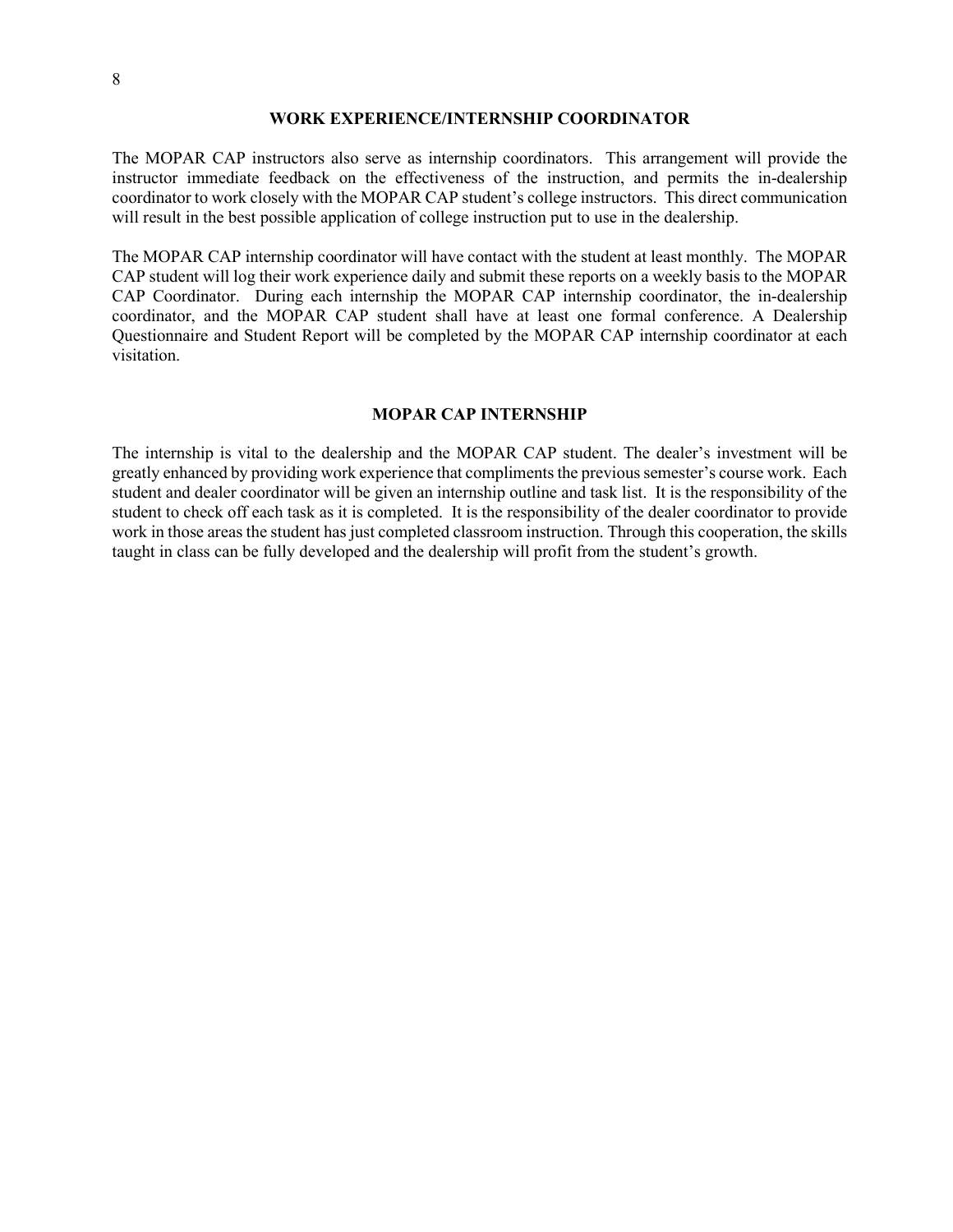### **DES MOINES AREA COMMUNITY COLLEGE MOPAR CAREER AUTOMOTIVE PROGRAM (CAP)**

### **Contact Persons**

### **John Russell, Chairperson**

**DMACC** DMACC<br>2006 S. Ankeny Blvd., Bldg. 13 Ankeny, IA 50023 515-964-6891 515-964-6891<br>jdrussell@dmacc.edu MOPAR CAP Program

### **Mark Armbrecht, Instructor**

 MOPAR CAP Program **DMACC** DMACC<br>2006 S. Ankeny Blvd., Bldg. 13 Ankeny, IA 50023 515-965-7166 [515-965-7166 maarmbrecht@dmacc.edu](mailto:maarmbrecht@dmacc.edu) 

### **Amy Nemmers, Admin Asst.**

Automotive Department DMACC 2006 S. Ankeny Blvd., Bldg 13 Ankeny, IA 50023 515-964-6676 [alnemmers1@dmacc.edu](mailto:alnemmers1@dmacc.edu) 

**Jenny Foster, Dean**  Industry & Technology Programs DMACC 2006 S. Ankeny Blvd., Bldg. 3W Ankeny, IA 50023 515-964-6692 FAX: 515-964-6203 [jlfoster1@dmacc.edu](mailto:jlfoster1@dmacc.edu) 

### **Matt Schneiderman, Pathway Navigator**

Transport/Industry & Technology, DMACC 2006 S. Ankeny Blvd., Bldg. 13 Ankeny, IA 50023 515-965-6024 office 515-229-4951 cell (preferred) [mjschneiderman@dmacc.edu](mailto:mjschneiderman@dmacc.edu) 

**The primary MOPAR CAP information contact is John Russell.**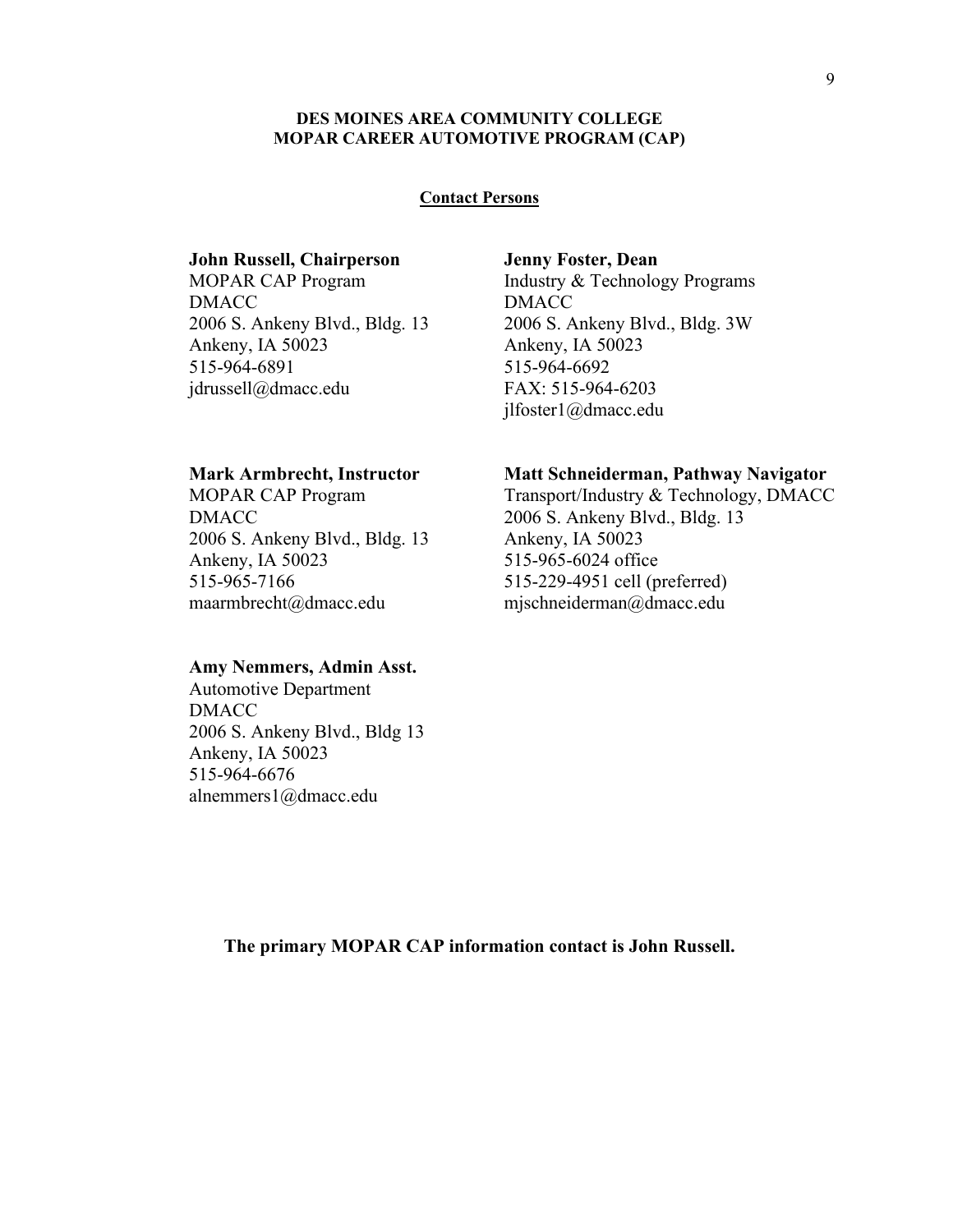### **DMACC – INDUSTRY & TECHNOLOGY/AUTOMOTIVE TECHNOLOGY CAP ADVISORY COMMITTEE**

 The main purpose of the MOPAR CAP Advisory Committee is to further the quality of technician education both at the dealer level and at school.

 The MOPAR CAP Advisory Committee is made up of the following people: Stellantis dealership student representative. Each dealer who sponsors a MOPAR CAP student will be asked to provide one person to attend the Advisory Committee meetings, and one person to provide technical expertise for representatives, college representatives, Stellantis Corporation representatives, and one present or graduate curriculum issues.

For more information on Advisory Committee members or responsibilities, contact John Russell, MOPAR CAP Program Chairperson, at 515-964-6891, or [jdrussell@dmacc.edu.](mailto:jdrussell@dmacc.edu)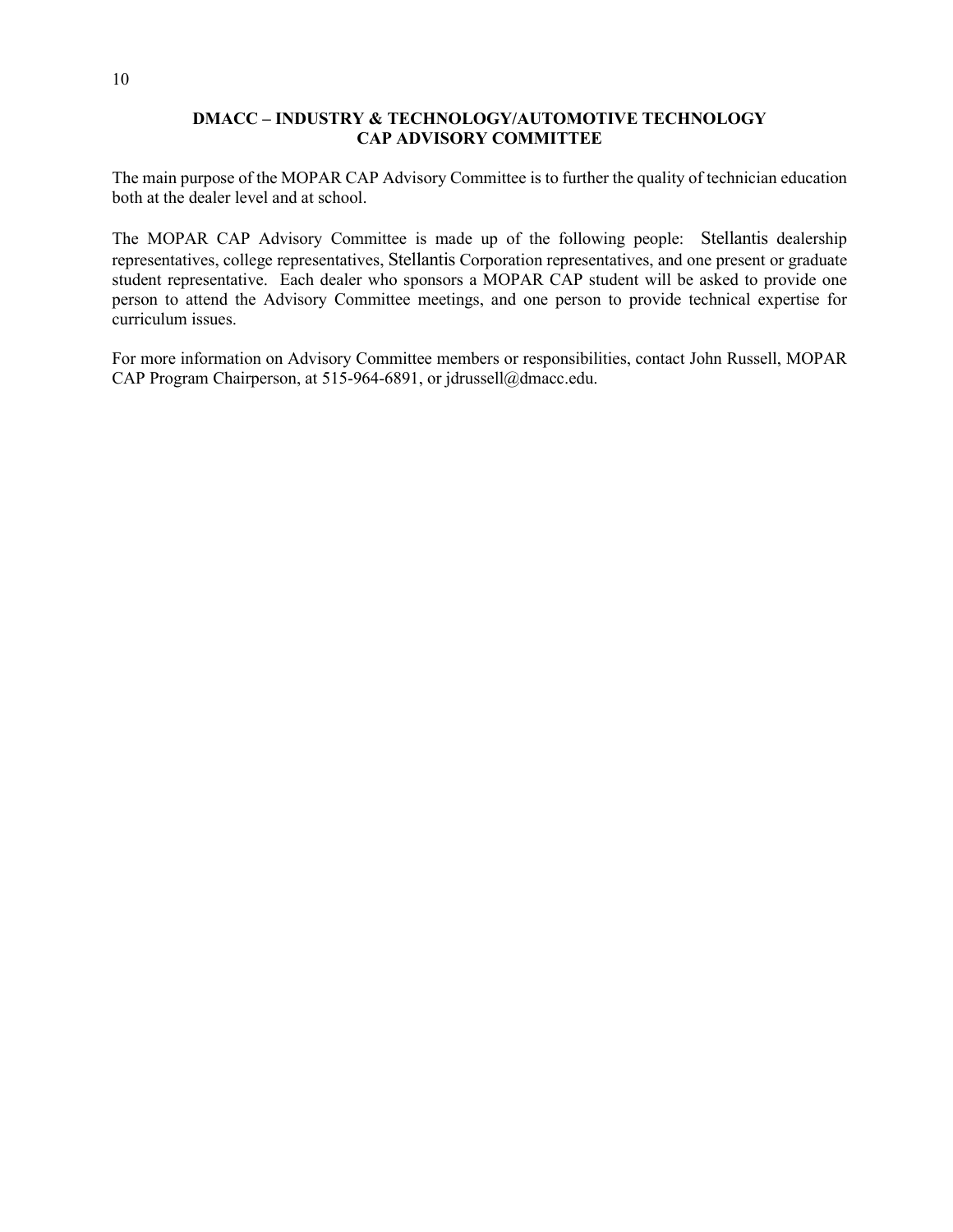### **MOPAR CAP INSTRUCTIONAL STAFF**

### **JOHN RUSSELL**

 36 years of ongoing Stellantis training 25 years DMACC instructor 18 years Stellantis dealership experience ASE Certified - Master Auto Technician ASE Certified – Advanced Engine Performance A.A.S. Iowa Central Community College, Fort Dodge, Iowa

### **MARK ARMBRECHT**

25 years DMACC instructor 5 years Stellantis dealership experience Stellantis Master Tech in 1993 ASE Certified – Master Auto Technician ASE Certified – Alternative Fuels ASE Certified – Collision Repair – Electrical and Mechanical ASE Certified – Medium/Heavy Duty Truck – Gas Engine and Electric & Diesel Engine ASE Certified – Advanced Engine Performance ASE Certified – Light Duty Hybrid/Electric Vehicle ASE Certified – Electronic Diesel Engine Diagnosis ASE – Light Vehicle Diesel A.A.S., Hawkeye Community College, Waterloo, IA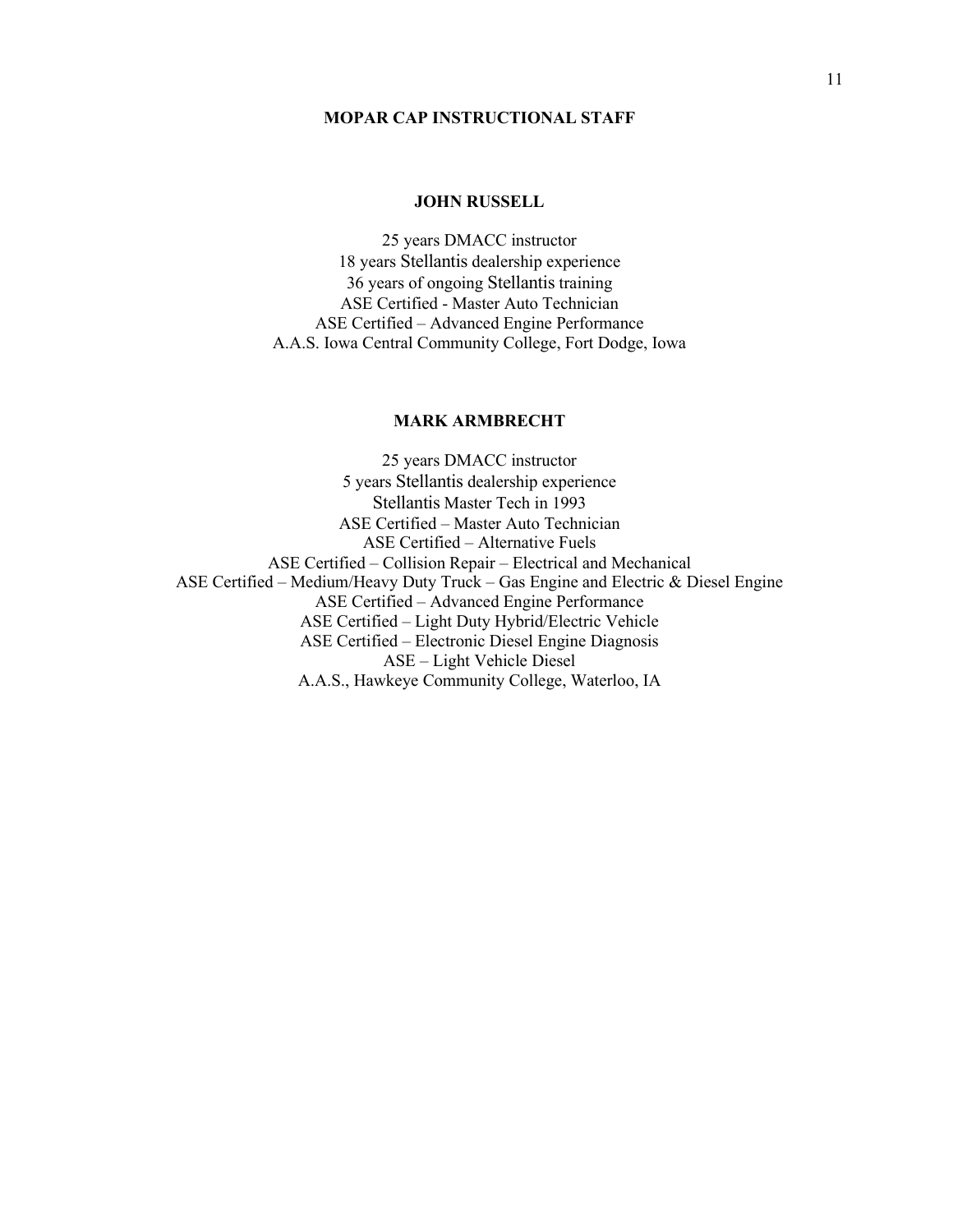## **TUITION AND FEES**

### **Tuition**

 Full- or part-time enrollment (per credit) . . . . . . . . . . . . . . . . . . . . . . . . . . . . . . . . . . . . . . . . . . . \$ 174.00\* Tuition for credit offerings (resident students):

Non-resident students need to see the MOPAR CAP Program Chairperson on eligibility for non-resident tuition waiver.

- ∗ Tuition and fee rate is an estimate only. DMACC reserves the right to change tuition and fees.
- ∗ All fees are non-refundable.

### **Financial Aid**

 Aid Office. Students may receive assistance in the form of scholarships, grants, loans, and/or part-time employment, depending on eligibility. All financial assistance available to DMACC students, is administered by, the Ankeny Campus Financial

How to apply: The Free Application for Federal Student Aid (FAFSA) is available online at [www.fafsa.ed.gov](http://www.fafsa.ed.gov/) as of October 1<sup>st</sup> of each year.

 When to apply: Apply for financial aid as soon as you can, it can take several months for these applications to be processed. It is necessary to reapply each year.

> *Contact the DMACC Financial Aid Office for additional information 515-964-6283*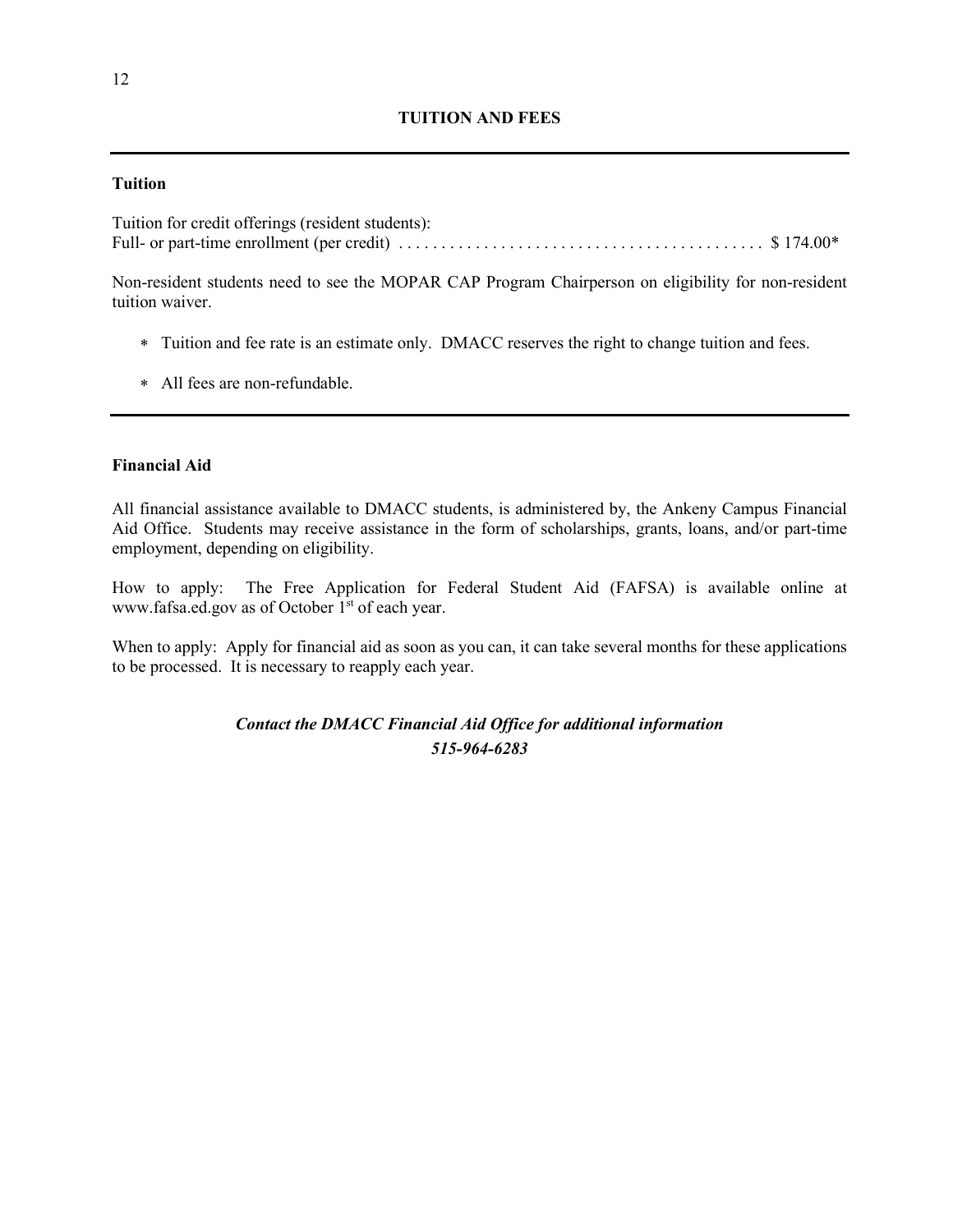### **STUDENT FINANCIAL PLANNING GUIDE**

|                  | 2021<br>Fall<br><b>Semester</b> | 2022<br><b>Spring</b><br><b>Semester</b> | 2022<br><b>Summer</b><br><b>Semester</b> | 2022<br>Fall<br><b>Semester</b> | 2023<br><b>Spring</b><br><b>Semester</b> | 2023<br><b>Summer</b><br><b>Semester</b> | <b>Total</b><br>Cost |
|------------------|---------------------------------|------------------------------------------|------------------------------------------|---------------------------------|------------------------------------------|------------------------------------------|----------------------|
| Tuition & Fees** | \$2,088                         | \$2,436                                  | \$1,740                                  | \$2,262                         | \$2,784                                  | \$1,566                                  | $$12,876*$           |
| $Tools***$       | \$3,000                         | 100                                      | 100                                      | 100                             | 100                                      | \$100                                    | $$3,500*$            |
| Books*           | 285                             | 150                                      | \$<br>$\theta$                           | 100                             | \$<br>$\theta$                           | \$100                                    | $$635*$              |
| Total*           | \$5,373                         | \$2,686                                  | \$1,840                                  | \$2,462                         | \$2,884                                  | \$1,766                                  | $$17,011*$           |

\* Costs are approximate figures.

- \*\* For out-of-state costs -- see Tuition and Fees, see previous page. Des Moines Area Community College reserves the right to change tuition and fees.
- \*\*\* Tool cost includes substantial initial discounts. Your investment may vary from these cost estimates depending on brand purchased.

### **HOUSING –**

Des Moines Area Community College does not provide dormitories. See below for various housing options.

- amenities. For more information, please contact Amanda Crawford, Campus View Property • Campus View Apartments, located on the northwest part of the Ankeny campus, and managed through Houser Enterprises, offer DMACC students furnished apartments with a number of Manager, at 515-964-7474, or send an email to [amandacrawford@houserdevelopment.com.](mailto:amandacrawford@houserdevelopment.com)
- a coffee bar, theater room, tanning booth, and fitness center–all included in your monthly rent. For more information on Prairie Pointe, contact Michelle Ogden, Community Manager, at 515- • Prairie Pointe Student Living, located next to the Ankeny DMACC Campus, just a short walk away from class, offers 3 and 4 bedroom furnished apartments. The clubhouse hangout includes 422-9882, or visit [www.prairiepointeliving.com.](http://www.prairiepointeliving.com/)
- Campus Town Student Housing, located south of Ankeny DMACC campus, just across the street, offers 1, 2, and 3 bedroom furnished apartments with individual leases, roommate matching, and one easy monthly rent payment that includes all utilities and internet. For more information on Campus Town, call Trista Sanchez, 515-289-0700, or send an email to [tristasanchez@houserdevelopment.com.](mailto:tristasanchez@houserdevelopment.com)

 opportunities, contact the DMACC Housing Office at 515-964-6200, or visit the DMACC website at There is also other off-campus housing through various sources. For more information on housing [https://go.dmacc.edu/housing/Pages/welcome.aspx.](https://go.dmacc.edu/housing/Pages/welcome.aspx)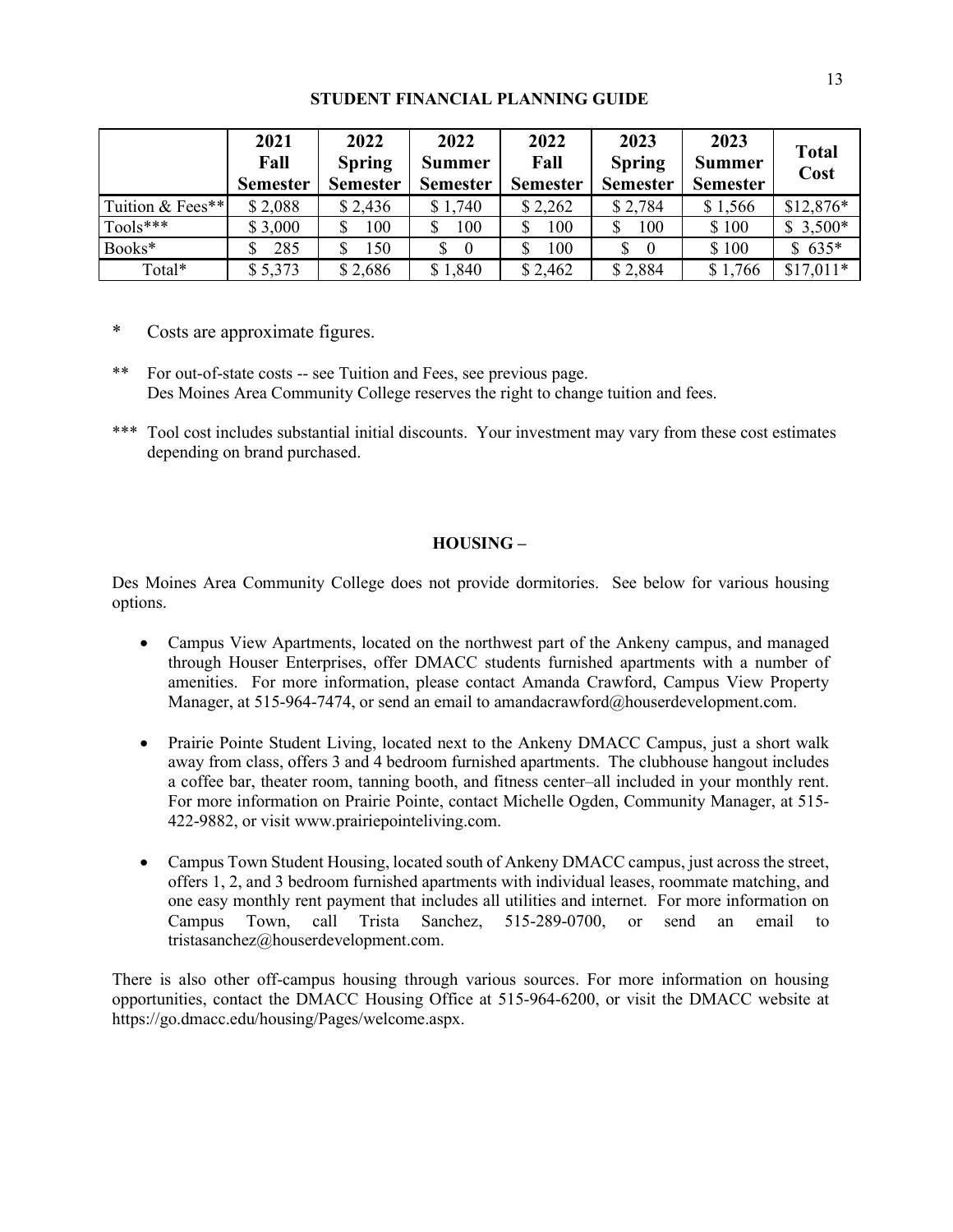# **MOPAR COLLEGE AUTOMOTIVE PROGRAM (CAP) SCHEDULE**

| <b>COURSES</b>                                                                                                                                                                            | <b>CREDITS</b>                                      | <b>AT DMACC</b>        | <b>AT DEALERS</b>                                   |
|-------------------------------------------------------------------------------------------------------------------------------------------------------------------------------------------|-----------------------------------------------------|------------------------|-----------------------------------------------------|
| <b>FALL 2021</b>                                                                                                                                                                          |                                                     |                        |                                                     |
| <b>AUT 114</b><br>Shop Fund/Minor Service<br>The College Experience<br><b>SDV 108</b><br>Auto Electricity/Electronics<br><b>AUT 615</b><br>Applied Math<br><b>MAT 772</b>                 | 4<br>1<br>$\overline{\mathbf{4}}$<br>3              | $8/25/21 - 12/16/21$   |                                                     |
|                                                                                                                                                                                           | Total 12                                            |                        |                                                     |
| <b>SPRING 2022</b>                                                                                                                                                                        |                                                     |                        |                                                     |
| <b>AUT 524</b><br>Auto Brake Systems & Serv.<br><b>AUT 404</b><br>Basic Suspension & Steering<br><b>PHY 710</b><br><b>Technical Physics</b><br><b>ATC 320</b><br>Technical Internship I   | 4<br>4<br>$\overline{\mathbf{3}}$<br>3              | $1/10/22 - 3/07/22$    | $3/07/22 - 5/05/22$<br>(Technical Internship 1)     |
|                                                                                                                                                                                           | Total 14                                            |                        |                                                     |
| <b>SUMMER 2022</b><br><b>AUT 163</b><br>Automotive Engine Repair<br>Auto Heating & AC<br><b>AUT 704</b><br>Technical Internship II<br><b>ATC 330</b>                                      | 3<br>$\overline{4}$<br>3<br>Total 10                | $5/24/22 - 6/29/22$    | $6/30/22 - 8/04/22$<br>(Technical Internship 2)     |
| <b>FALL 2022</b>                                                                                                                                                                          |                                                     |                        |                                                     |
| <b>AUT 652</b><br>Adv. Automotive Electricity<br><b>AUT 834</b><br>Automotive Fuel Systems<br><b>Communication Skills</b><br><b>COM 703</b><br><b>ATC 340</b><br>Technical Internship III | 3<br>$\overline{\mathcal{A}}$<br>3<br>3<br>Total 13 | $8/24/22 - 10/19/22**$ | $10/20/22 - 12/15/22**$<br>(Technical Internship 3) |
| <b>SPRING 2023</b>                                                                                                                                                                        |                                                     |                        |                                                     |
| <b>AUT 242</b><br>Basic Automotive Power Train<br><b>AUT 842</b><br>Auto Computerized Eng Controls<br><b>Advanced Powertrains</b><br><b>AUT 243</b>                                       | 6<br>4<br>6<br>Total 16                             | $1/09/23 - 5/05/23**$  |                                                     |
| <b>SUMMER 2023</b>                                                                                                                                                                        |                                                     |                        |                                                     |
| <b>ATC 350</b><br>Technical Internship IV<br><b>Electrical Systems Diagnosis</b><br><b>AUT 847</b><br>Human Work Relations<br><b>PSY 102</b>                                              | 3<br>3<br>3                                         | $6/26/23 - 8/03/23**$  | $5/08/23 - 6/23/23**$<br>(Technical Internship 4)   |
| <b>GRADUATION</b><br>August 5, 2023**                                                                                                                                                     | Total 9                                             | Total Credits: 74      |                                                     |

**\*\*These dates are estimates only. DMACC reserves the right to change dates and/or the sequence of courses as needed.**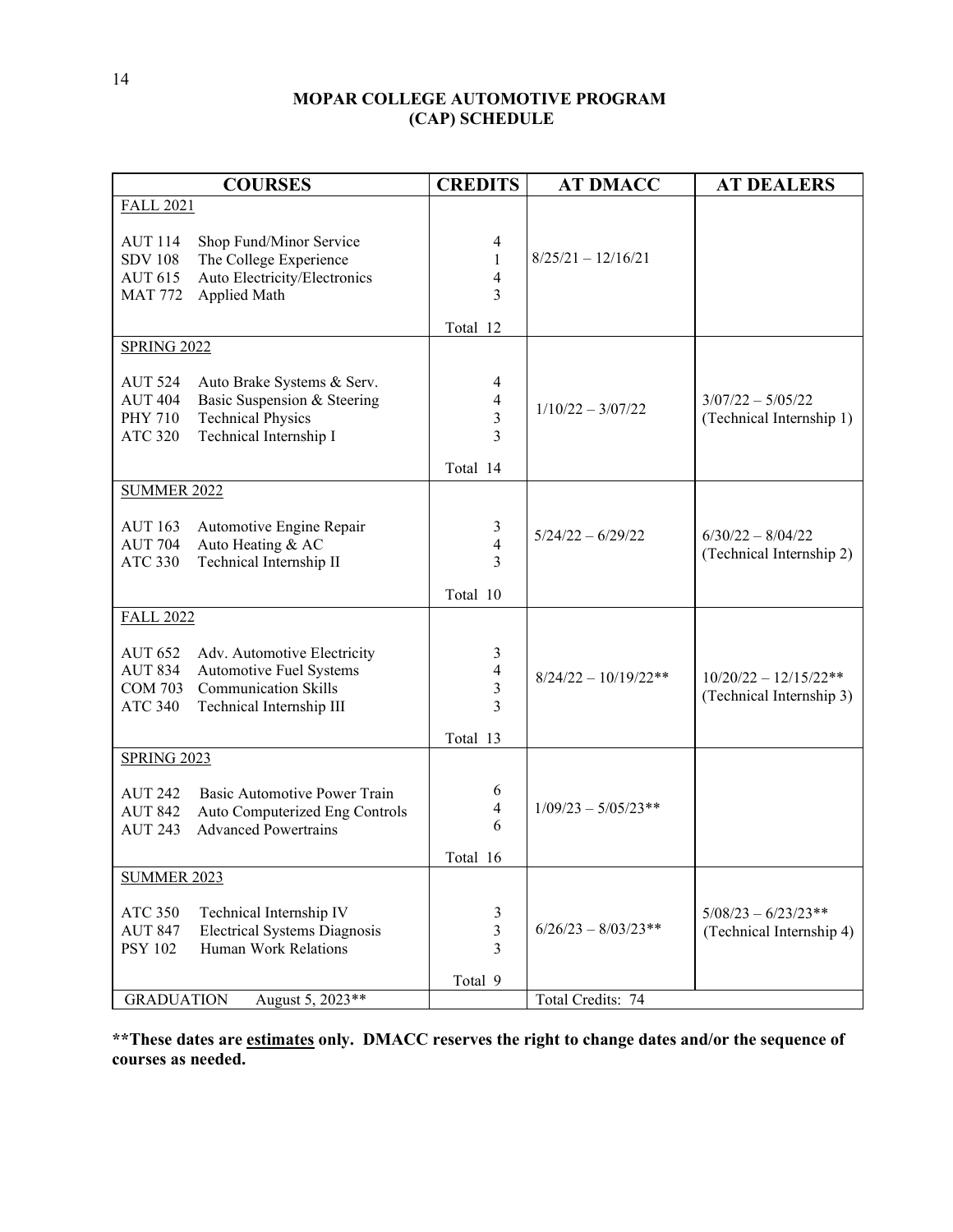### **MOPAR CAP CURRICULUM**

### **AUT 114 Shop Fundamentals & Minor Service Credits: 4**

 Course description: Study of the organizational structure in a dealership/repair facility as it relates to the course will also develop competencies in entry-level tasks required when working in a dealership or repair technician. Students use service manuals, electronic troubleshooting manuals and service bulletins. The facility.

### **AUT 163 Automotive Engine Repair** Credits: 3

 Course description: Course will provide instruction in the theory and operation of the 4-stroke cycle engines. Prerequisite(s) – AUT 114 Emphasis will be placed on both design and proper disassembly/reassembly procedures.

### **AUT 242 Basic Automotive Powertrain** Credits: 6

 Course description: Principles of operation and construction of automotive power trains. Includes instruction in the theory of hydraulic and planetary systems in automatic transmissions. Prerequisite(s) – none

### **AUT 243 Advanced Automotive Powertrain** Credits: 6

 Course description: Instruction on powertrain and drive line systems. Proper diagnosis procedures, service Prerequisite(s) – AUT 242 and repair will be emphasized through hands-on experience.

#### **AUT 404** Automotive Steering & Suspension **Credits: 4**

 Course description: Instruction in the theory of operation and service procedures used in the maintenance Prerequisite(s) – none and repair of automotive steering and suspension systems.

#### **AUT 524 Automotive Brake Systems & Service Credits: 4**

 Course description: Instruction in the theory of operation and service procedures of automotive brakes. Prerequisite(s) – none

### AUT 615 Auto Electricity/Electronics Credits: 4

 Safety, meters and service information will be emphasized. Prerequisite(s) – none Course description: Provides instruction in theory and operation of automotive electrical circuits.

### AUT 652 Advanced Automotive Electricity Credits: 3

 components found on current vehicles. Prerequisite(s) – AUT 615 Prerequisite(s) – AUT 615 Course description: Provides instruction in the diagnosis, repair and service of electrical and electronic

### **AUT 704 Automotive Heating and Air Conditioning** Credits: 4

 Course description: Provides instruction in the theory of operation of auto air conditioning and heating systems as well as diagnosing and servicing auto air conditioning and heating systems.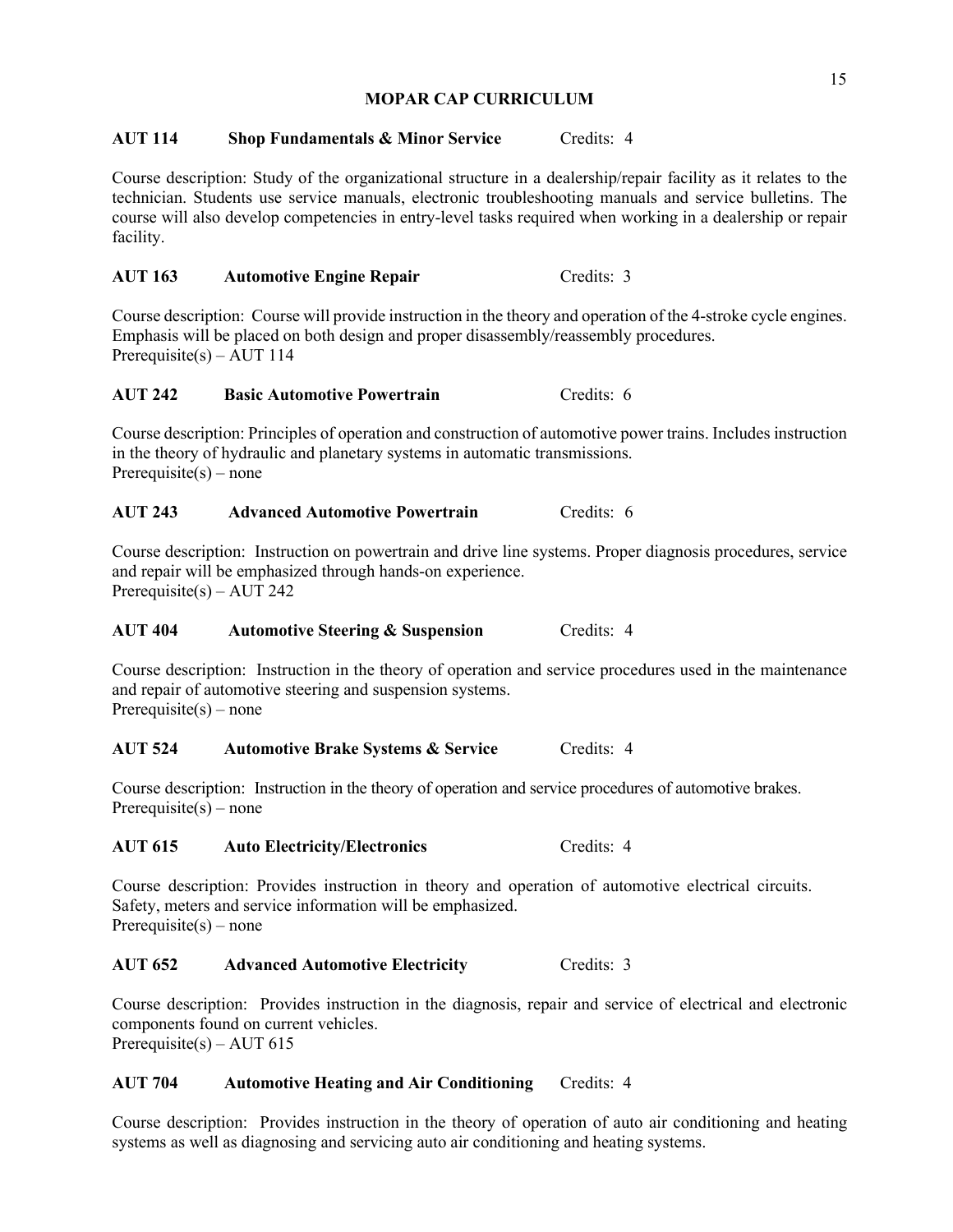### AUT 834 Automotive Fuel Systems **Credits: 4**

 Course description: A course designed to acquaint the student with basic fuel system principles. Instruction Prerequisite(s) – none will be offered in the theory, cleaning, repair, and adjustment of automotive fuel systems.

# AUT 842 Auto Computerized Engine Controls Credits: 4

Course description: This course builds upon the knowledge and skills learned in previous automotive courses to prepare the student to service On-Board Diagnosis 2 computer controlled vehicles. The theory and operating principles of automotive computers, sensors, and control devices will be emphasized. Lab instruction on late model cars will be included.

Prerequisite(s) – AUT 834

### **AUT 847 Electrical Systems Diagnosis** Credits: 3

 Course description: Instruction in techniques and procedures required to diagnose and service Prerequisite – [AUT 615,](https://catalog.dmacc.edu/preview_program.php?catoid=12&poid=1580#tt9575) [AUT 652](https://catalog.dmacc.edu/preview_program.php?catoid=12&poid=1580#tt6882)  microprocessor-controlled body electrical systems.

### **ATC 320 Technical Internship I\*** Credits: 3

 Course description: The technician will work in a participating dealership. The work will be full time, approximately 40 hours per week. The tasks will be consistent with the technician's ability and previous course work. A task list will be issued to each dealer. Prerequisite(s) – AUT 114, AUT 404, AUT 524, AUT 615

### **ATC 330 Technical Internship II\*** Credits: 3

 Course description: Work experience at a participating dealership. The tasks will be consistent with the technician's ability and previous course work. Prerequisite(s) – AUT 114, AUT 404, AUT 524, AUT 615

# ATC 340 Technical Internship III\* Credits: 3

Course description: Work experience at a sponsoring dealership. The tasks will be consistent with the technician's ability and previous course work. Prerequisite(s) – AUT 163, AUT 652, AUT 704, AUT 834

### A**TC 350 Technical Internship IV\*** Credits: 3

 Course description: Work experience at a participating dealership. Tasks will be consistent with the technician's ability and previous course work. Prerequisite(s) – ATC 328, ATC 340

*\* The students will be working full - time for a minimum of 1/2 semester. The internships may be longer since the students will work during college breaks*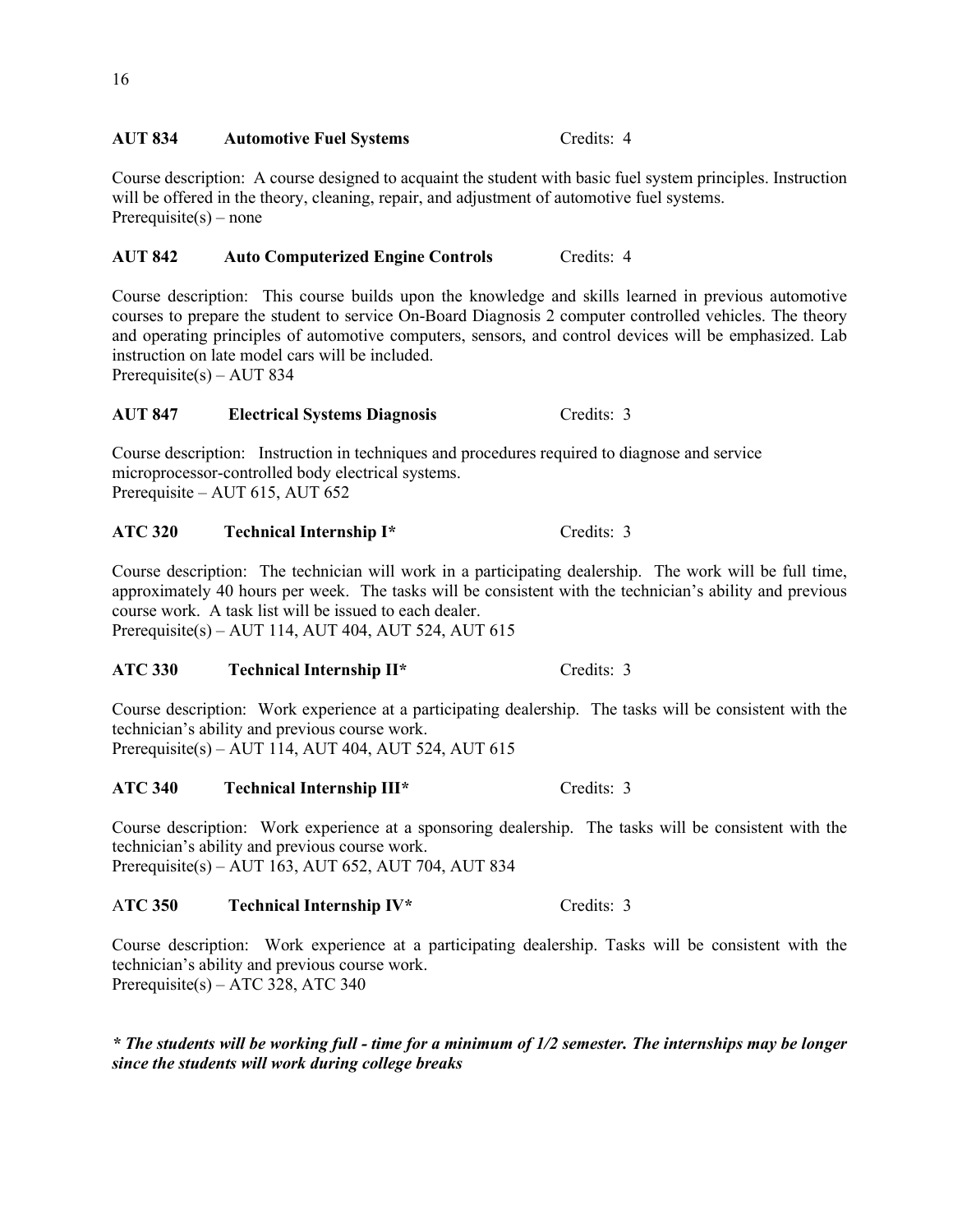<span id="page-17-0"></span>**RELATED COURSES:** 

# **COM 703 - Communication Skills\*\*** Credits: 3

Emphasis on reading and evaluating industry-related literature and on applying the principles of clearness, conciseness, and correctness in written and oral communication.

### **MAT 772 – Applied Math\*\*** Credits: 3

A course in elementary mathematical skills for technicians. Topics covered include fundamental operations with whole numbers, fractions, decimals, and signed numbers; percents; geometric figures and basic constructions; area and volume formulas; English/metric systems; measurements; and the interpretation of graphs and charts.

### **PHY 710 – Technical Physics\*\*** Credits: 3

A physics course for students of technology. Topics include: forces, work, energy, materials, heat, electricity, and magnetism, with a strong emphasis on practical applications.

### **PSY 102 – Human and Work Relations** Credits: 3

 Emphasizes an awareness of the factors inherent in human relationships and psychological adjustment patterns of individuals and groups. Effort is made to develop the techniques of interpersonal relations and coping.

 \*\* These related courses meet minimum standards required for a MOPAR CAP AAS degree. These classes may not transfer to a four-year university. If you are planning to transfer at a later date, see the MOPAR CAP Chairperson for substitute courses.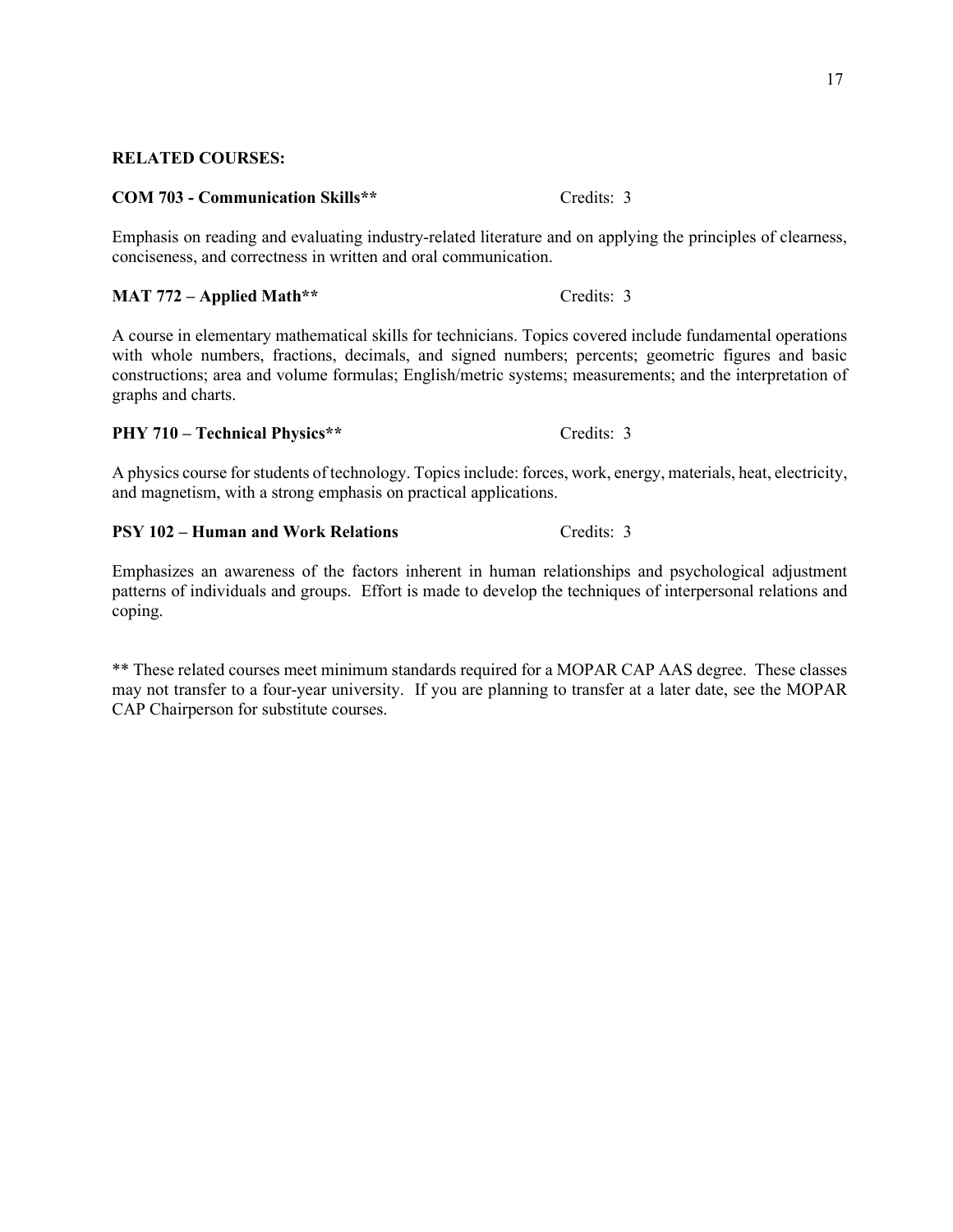### **STELLANTIS TRAINING CENTER EMBEDDED COURSES IN MOPAR CAP COURSE OF STUDY**

 An added benefit to Stellantis dealers employing a MOPAR CAP student is the training record these students will earn. The MOPAR CAP Program includes approximately 40 Stellantis courses embedded into the curriculum. Students will receive credit for these courses and begin to build a substantial training record. **Upon graduation** the Stellantis dealer will receive credit for the student's training. MOPAR CAP graduation also fulfills prerequisites for many advanced Stellantis courses. The embedded courses are updated yearly to reflect changes in service training standards. For a copy of this years' embedded course list, please contact John Russell at 515-964-6891 or [jdrussell@dmacc.edu.](mailto:jdrussell@dmacc.edu)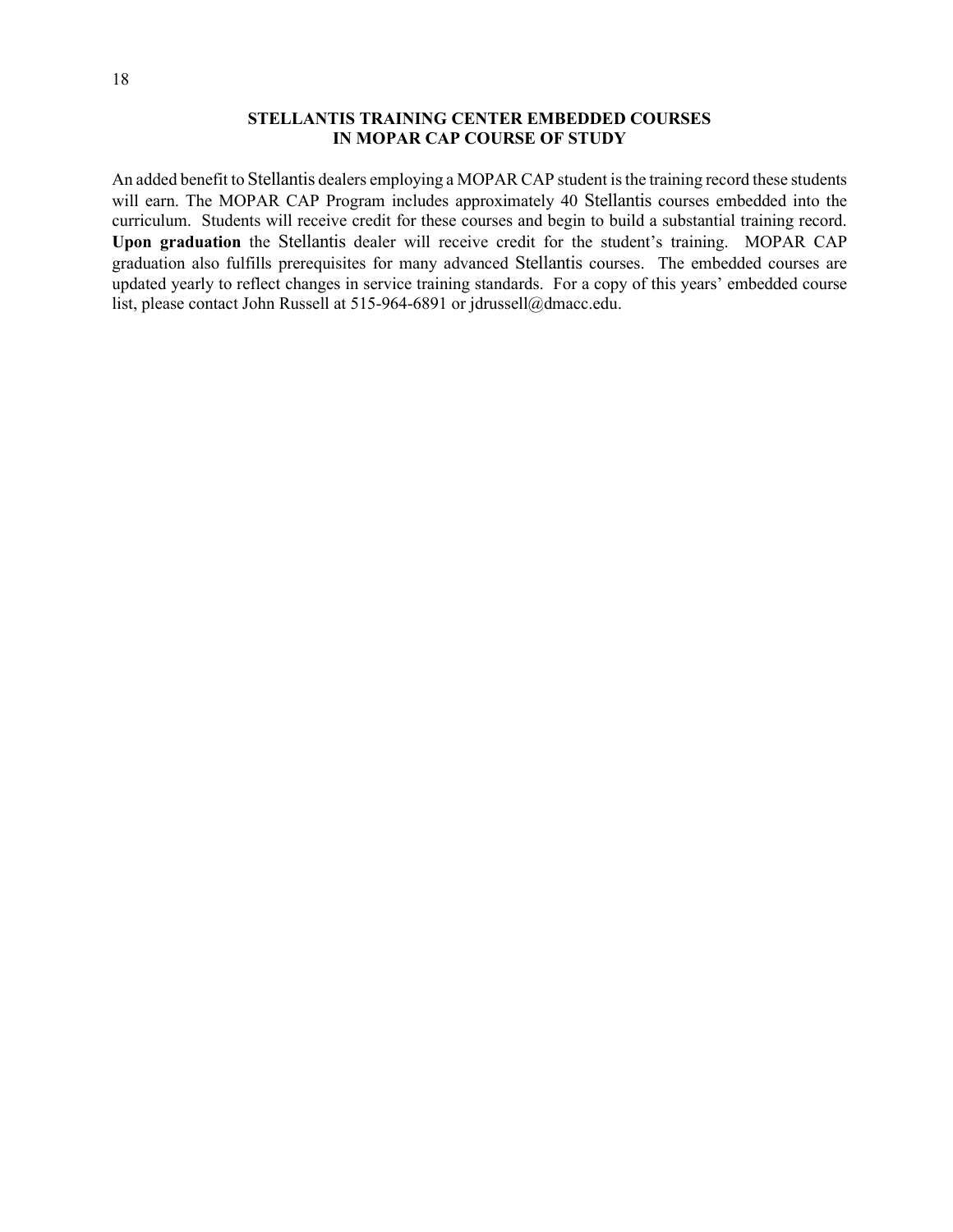## **PROPOSED MOPAR CAP PAY PLAN...A GUIDE FOR DEALERS**

 Purpose: To provide direction to Stellantis, Stellantis Dealers in the development of a pay plan for their MOPAR CAP students that will address the following issues:

- 1. Provide a fair and competitive wage.
- 2. Develop an incentive plan that will reward the MOPAR CAP intern for academic performance and dealership productivity.
- 3. Provide regular salary increases as knowledge and skills increase.
- 4. **Encourage the MOPAR CAP intern to remain at the dealership after graduation.**

Important points to remember about a MOPAR CAP intern:

- 1. The intern is a **trainee**  not a line technician.
- 2. The intern should be assigned to work with an experienced line technician who will function as a "training technician."
- 3. The intern is paid a salary. Staff efficiency is not charged against the intern.
- 4. Staff efficiency may be **tracked**.
- 5. The hours "flagged" by the intern are paid to the "training technician."
- 6. **MOPAR CAP interns gauge their value to the dealership by how they feel they are treated and how they are paid.**

### **Remember:**

- $\Box$  Treat the intern as a valuable employee.
- $\Box$  Provide the related training the intern is paying for.
- $\Box$  Pay a fair wage.
- $\Box$  Provide an incentive program that allows the intern a regular increase in wages based on performance.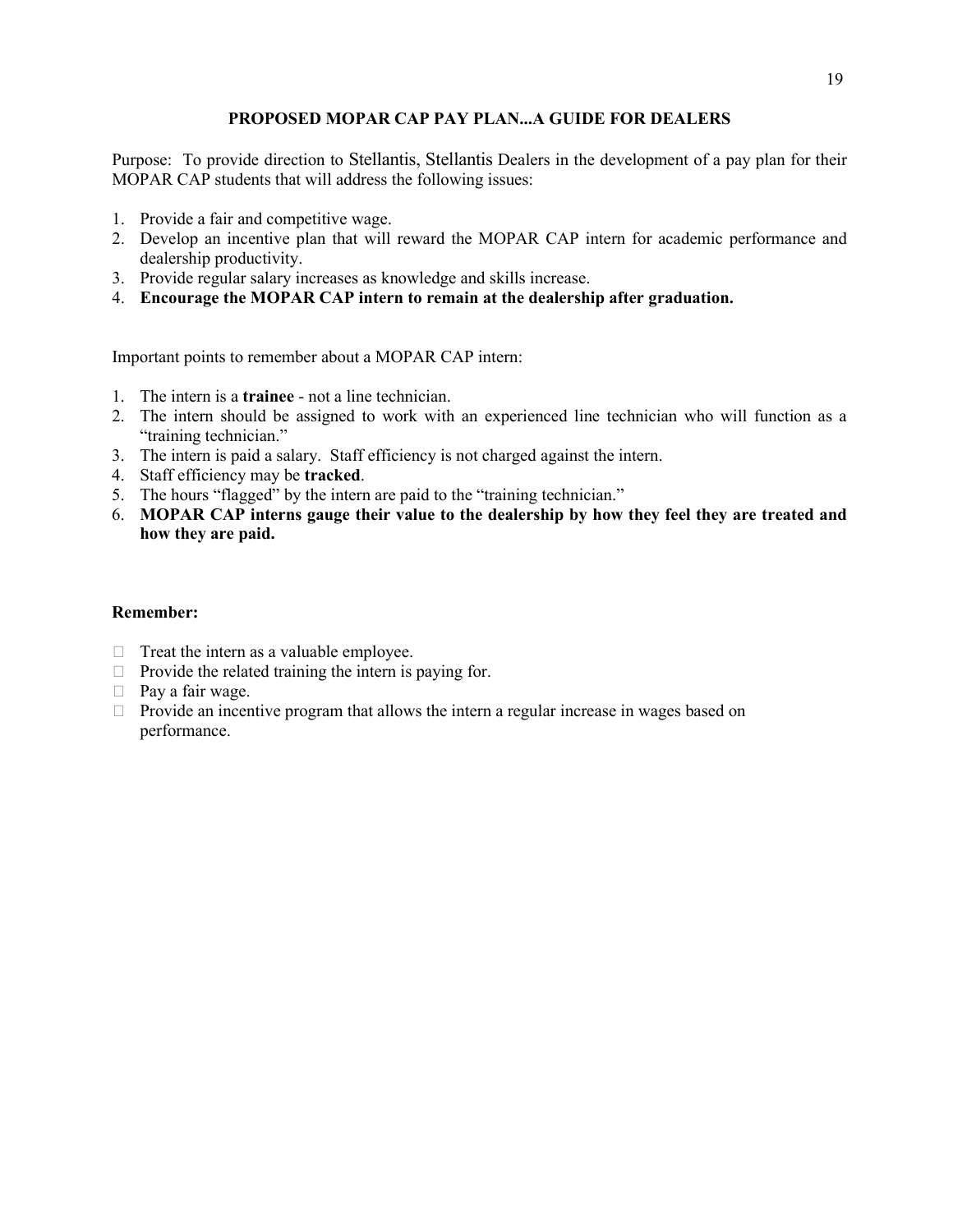# **DMACC MOPAR CAP PROGRAM REQUIRED TOOL AND SUPPLY LIST**

 *Students must have their tools at school when they are attending classes at the college. The tools will be needed by the first week of classes. It is suggested that students insure their tools. DMACC does not These tools should be of professional quality and should meet the standards of the automotive industry. insure student tools.* 

- 1. Tool box **(must be a roller cart or roller cabinet, not to exceed 24" x 40")**
- 2. 1/2" drive socket/ratchet set to include:
	- 12mm through 36mm metric sockets
	- breaker bar
	- extensions
- 3. 3/8" drive socket/ratchet set to include:
	- 8mm through 19mm metric sockets
	- 9/16" spark plug socket
	- 5/8" spark plug socket
	- 14mm spark plug socket
	- extensions
	- universal joint
- 4. 1/4" drive socket/ratchet set to include:
	- 4 mm through 15mm metric sockets
	- nut driver handle
	- extensions
	- universal joint
- 5. Wrenches to include:
	- 7mm through 24mm combination, metric
	- 10mm through 18mm line, metric
- 6. Standard screwdriver set
- 7. Phillips screwdriver set
- 8. 24" Pry bar
- 9. Torx bits/drivers to include:
	- T8 through T60 drive torx bits
- 10. Chisel & punch set to include 8" brass drift punch<br>11. Pliers to include:
- - 7" to 8" needle nose
	- 9-1/4" water pump (slip joint)
	- $7"$  to  $8"$  diagonal
	- 10" locking pliers
	- $\bullet$  7-1/4" pliers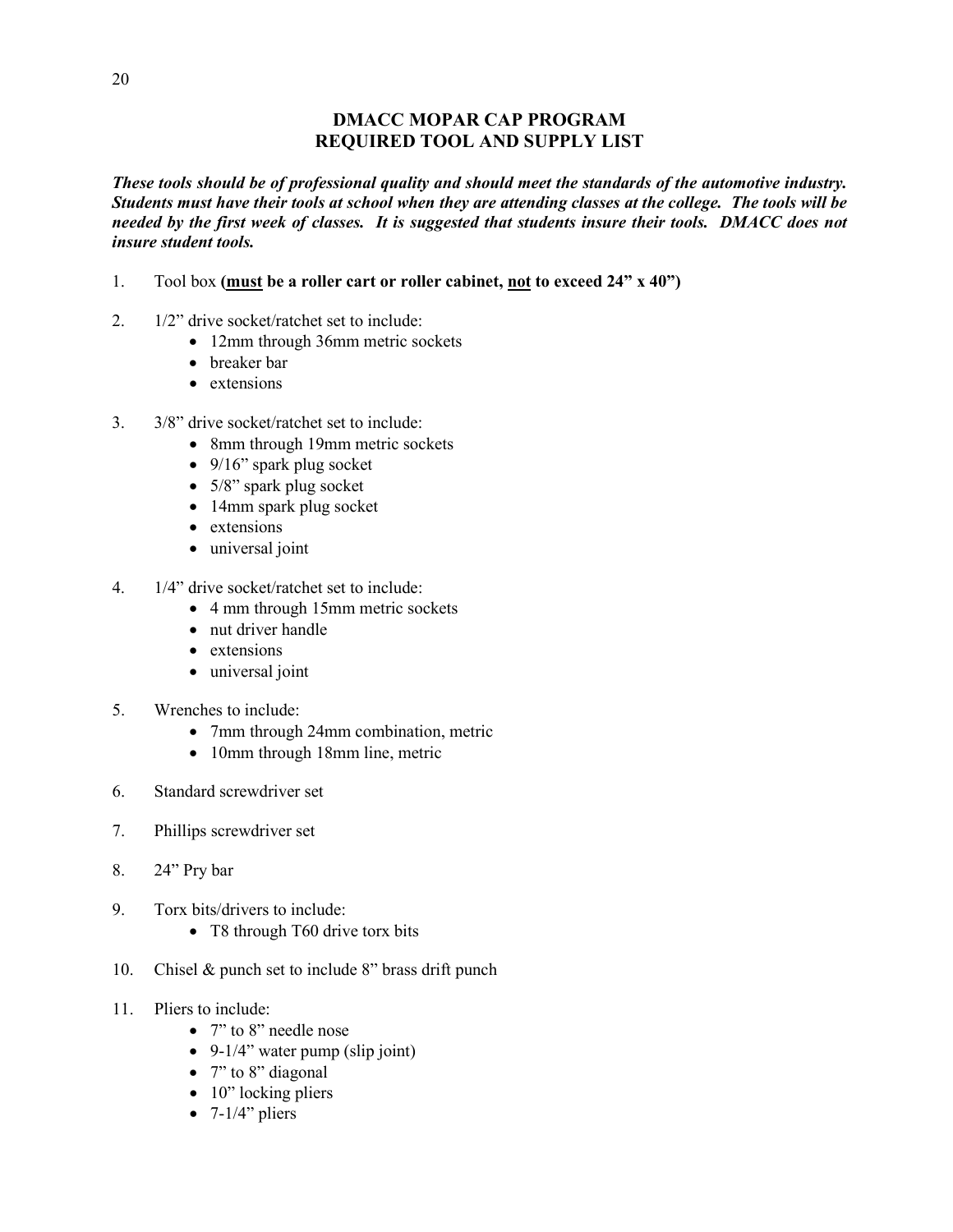- 12. Snap ring locking pliers
	- $\bullet$  10" length opens to 1-1/4"
	- inside and outside True Arc

### 13. Hammers

- 24 or 32oz. dead blow
- 24 oz. ball peen
- Brass hammer

### 14. Brake tools

- Brake adjusting tool  $-8$ "
- Brake retainer washer tool, large and small cup
- Brake spring pliers, remove and replace and stretching

### 15. Tire crayon

- Tire pressure gauge,  $0 100$  psi, digital
- Tire tread depth gauge,  $1/32$ " increments

## 16. Hex socket set

- 1.5mm through 10mm
- 17. Feeler gauge
	- $.0015" 080"$
- 18. Spark plug gap gauge
	- .035" 080"
- 19. 1-1/2" x 3-3/8" heavy duty gasket scraper
- 20. Plastic scraper
- 21. 6" wire stripper/crimping tool, 10 to 20 gauge
- 22. 12-volt test light (incandescent bulb NO LED High Impedance)
- 23. Blow gun
- 24. Air chuck
- 25. 6" pocket steel ruler
- 26. Outside Micrometer
	- $0" 1"$  (with verneer scale .0001) OR
	- $\bullet$  0mm 25mm
- 27. 0" to 1" dial indicator with magnetic base and clamp set with adaptors up to 6"
- 28. 0" to 6" dial caliper
- 29. Hacksaw frame with blades listed below
	- $\bullet$  4 18TPI blades
	- $\bullet$  4 24TPI blades
- 30. 10" Flat hand file with handle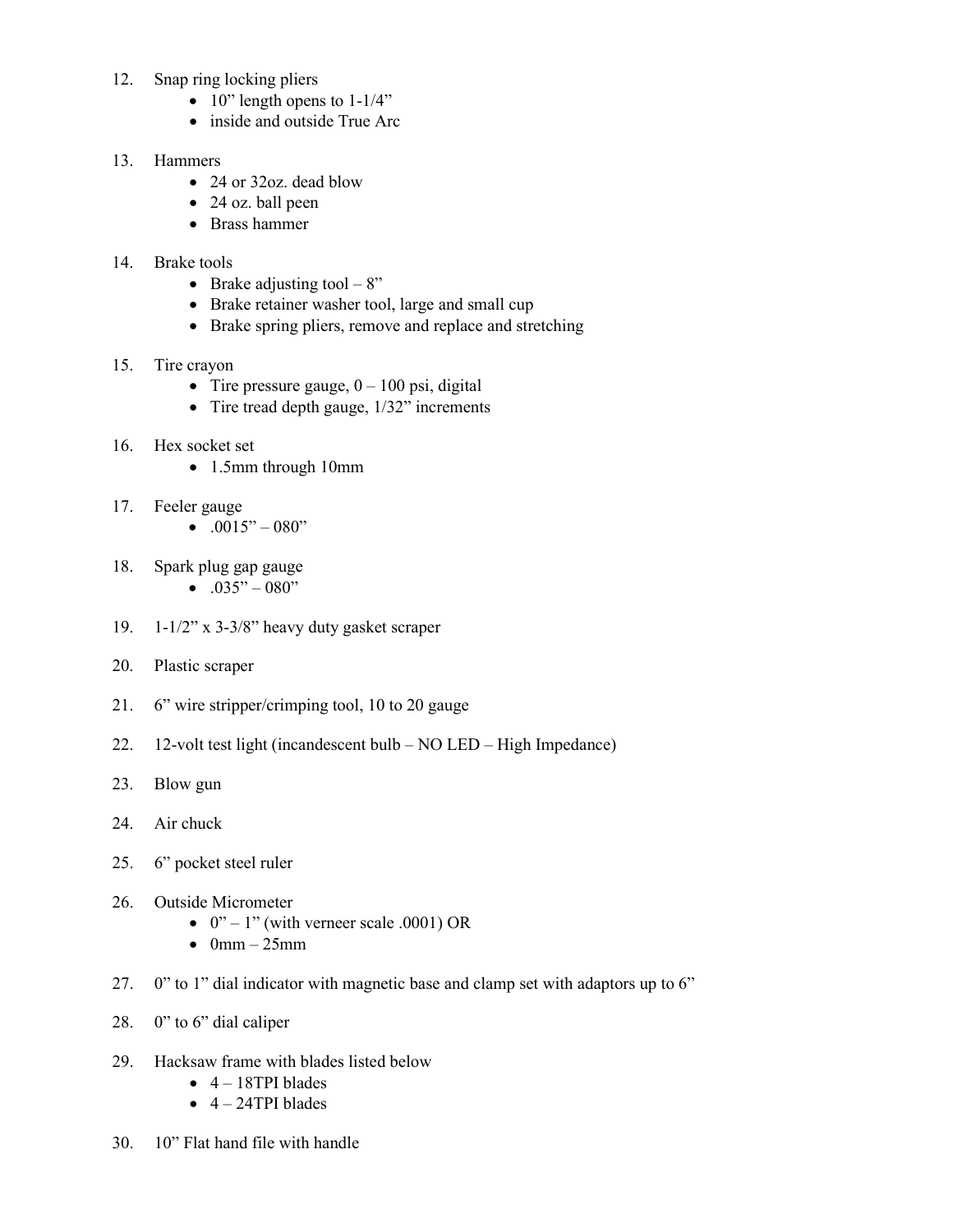- 31. Flash light with batteries (or rechargeable)
- 32. Oil filter wrenches (should fit small and large filters)
- 33. Universal terminal release tool (pick set)
- 34. HEI Spark Tester
- 35. Terminal test probe adapter set

**Examples** *(the below kit meets the minimum requirements, others may be purchased)* 

- 18001.10-Kit www.jumperkits.com
- 36. Digital Multimeter Fluke 87 is the "recommended" meter. Others meeting the specs listed below will be allowed:

### **Specs**

- AC/DC voltage up to 600 V minimum
- AC/DC 10A (amps) capable
- Auto ranging preferred
- Volt meter impedance 10 mega ohms minimum

**Examples** *(the below meters meet the minimum requirements others may be purchased)* 

- EM700
- MDTECH or DM115 www.matctools.com [www. mactools.com](http://www.mactools.com/)
- EEDM504D [www.snapon.com](http://www.snapon.com/)
- 37. Thread pitch gauge
	- Standard and metric
- 38. Quick disconnect tools
- 39. Magnetic pick up tool
- 40. Inspection mirror
- 41. 12-foot (minimum) steel measuring tape (Inch and MM scales)
- 42. Safety glasses (not goggles, not tinted, and meets ANSIZ87.1 safety standard)
- 43. Magnetic parts tray
- 44. Pick Set
- 45. Plastic trim tool set
- 46. School supplies
	- $\bullet$  4 1-1/2" 3-ring binders
	- $12 #2$  pencils
	- $\bullet$  12 Blue or black ink pens
	- $\bullet$  1 Highlighter
	- $\bullet$  1 Clipboard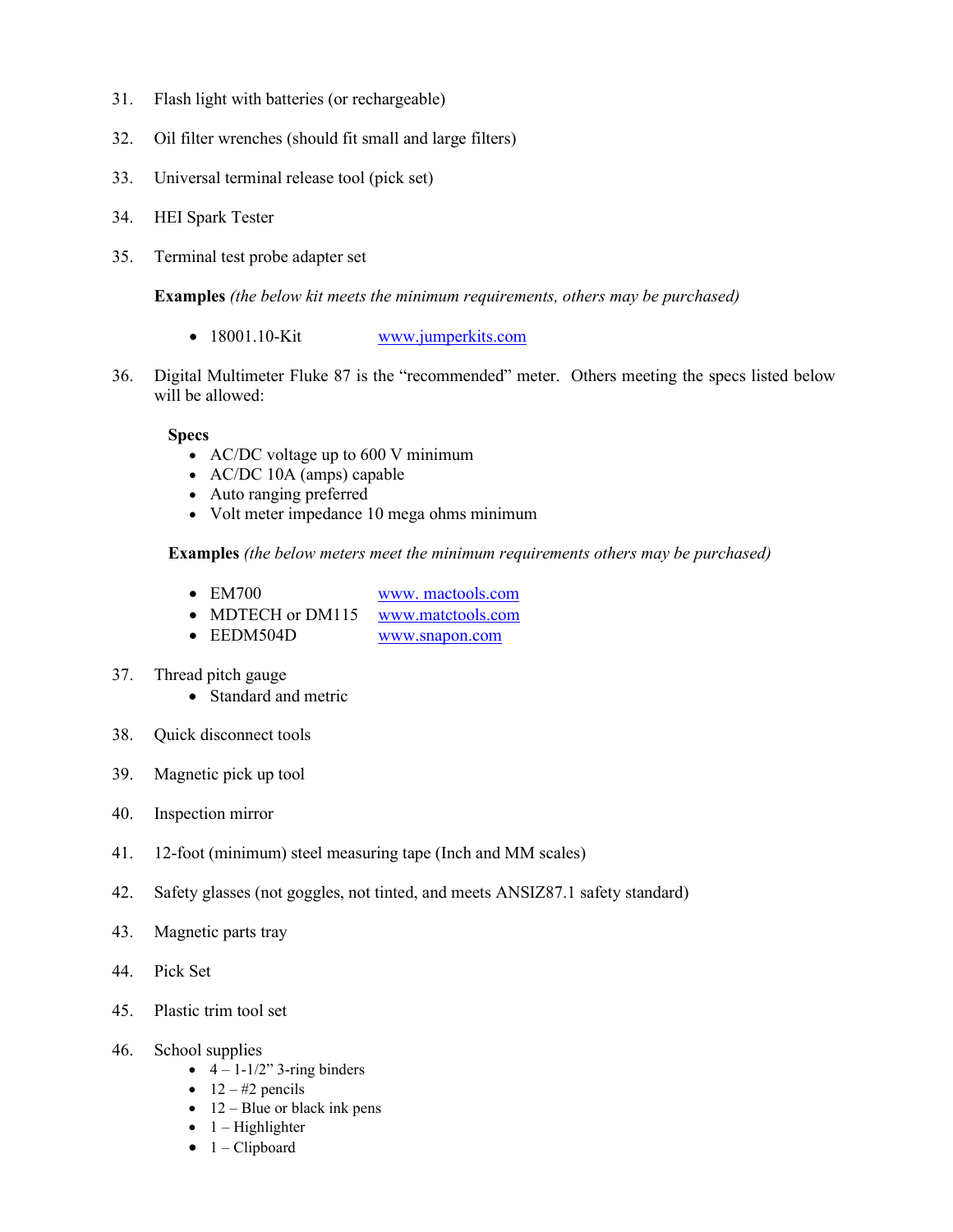# *Optional / Recommended - Optional tools may be purchased as needed.*

- 1. 1/2" drive socket/ratchet set to include:
	- 7/16" through 1-1/8" SAE sockets
- 2. 3/8" drive socket/ratchet set to include:
	- $1/4$ " through  $3/4$ " SAE sockets
	- 5/8" deep plug sockets
	- 13/16" spark plug socket
- 3. 1/4" drive socket/ratchet set to include:
	- 3/16" through 1/2" SAE sockets
- 4. Wrenches to include:
	- 1/4" through 1" combination, SAE
	- 3/8" through 5/8" line, SAE
- 5. Torx bits/drivers to include:
	- T8 through T30 screwdriver
- 6. Hex socket set
	- $1/16$ " through  $3/8$ " hex
- 7. Universal terminal release tool (pick set)

Rev'd 05/13/21